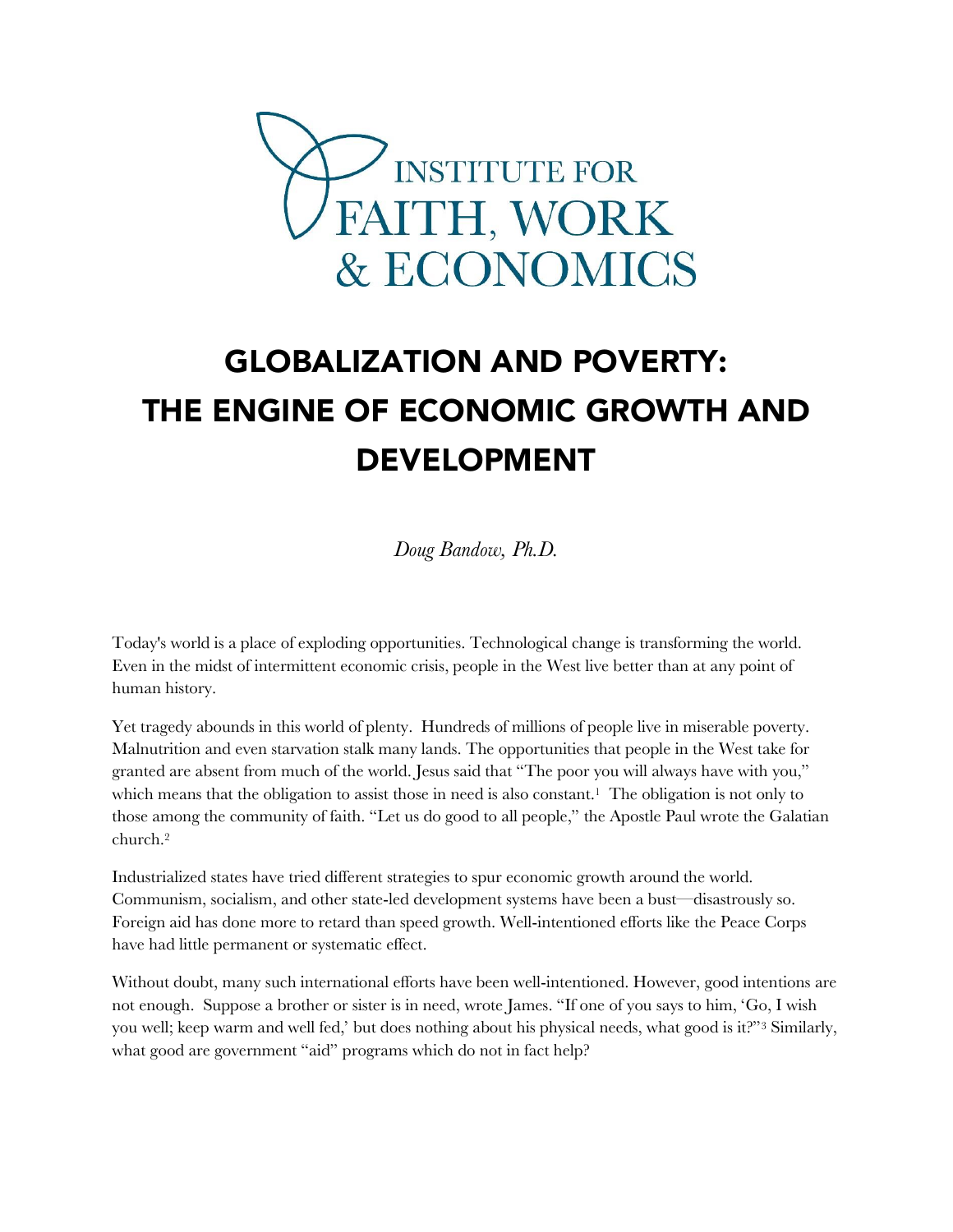What is working, in contrast, is the process of globalization. Often there is no intent to help anyone other than the individual buyers and sellers. However, bringing underdeveloped states into the global system of exchange—even if sometimes inadvertently and incidentally—has proved to be a powerful engine of development. Such growth, though not always distributed equally, has in turn provided a powerful force for alleviating poverty. Quite simply, "integration accelerates development."<sup>4</sup> Globalization is proving to be the most powerful force against global poverty every discovered.

Both wealthy, industrialized nations and poor, developing nations have a stake in globalization. However, World Bank economists David Dollar and Aart Kraay argue, "After all the rhetoric about globalization is stripped away, many of the policy questions come down to whether the rich world will make integrating with the world economy easy for those poor communities that want to do so. The world's poor have a large stake in how the rich countries answer."<sup>5</sup>

## **THE PROCESS OF GLOBALIZATION**

The debate over globalization—especially the criticism leveled by Western elites who currently enjoy the benefits of industrialized society—suggests that globalization is something new. It is as if for most of human history there was little contact between different peoples; then, near the end of the twentieth century, people realized they were not alone and started trading together, largely as directed by Americans.

This is a curious vision which has nothing to do with reality. The Bible describes religious peoples who created a legal order based on property rights and commerce.<sup>6</sup> God might have assigned ownership in his commandments, but men enforced the result. Ahab and Jezebel conspired to murder a man in order to forcefully seize his vineyard, but God condemned their actions.<sup>7</sup>

In his famous parable about the laborers, Jesus compared God's kingdom to a vineyard where the landlord chose to pay everyone the same, regardless of effort that each worker had put into the job. He was free to do so as long as he paid everyone at least the agreed upon wage: "Don't I have the right to do what I want with my own money?"<sup>8</sup> Similarly, James complained not about how much the rich paid in wages, but the fact that they failed to pay what they promised: "The wages you failed to pay the workmen who mowed your fields are crying out against you. The cries of the harvesters have reached the ears of the Lord Almighty."<sup>9</sup>

Paul inveighed against "swindlers" and the "greedy," not against entrepreneurs.<sup>10</sup> Similarly, he warned that "the love of money is a root of all kinds of evil," not the use, investment, or lending of money.<sup>11</sup> Ananias and Sapphira were punished not for inadequate giving—though God expects this to be generous, even cheerful—but for lying about their gift: "Didn't [the land] belong to you before it was sold? And after it was sold, wasn't the money at your disposal?"<sup>12</sup>

Moreover, Paul's letter to the Ephesians reveals a Greek society planted in Asia Minor, an early example of globalization. So was the licentious city of Corinth, a major port and trading center. There Paul called upon his readers to leave their lives of sin, not of commerce.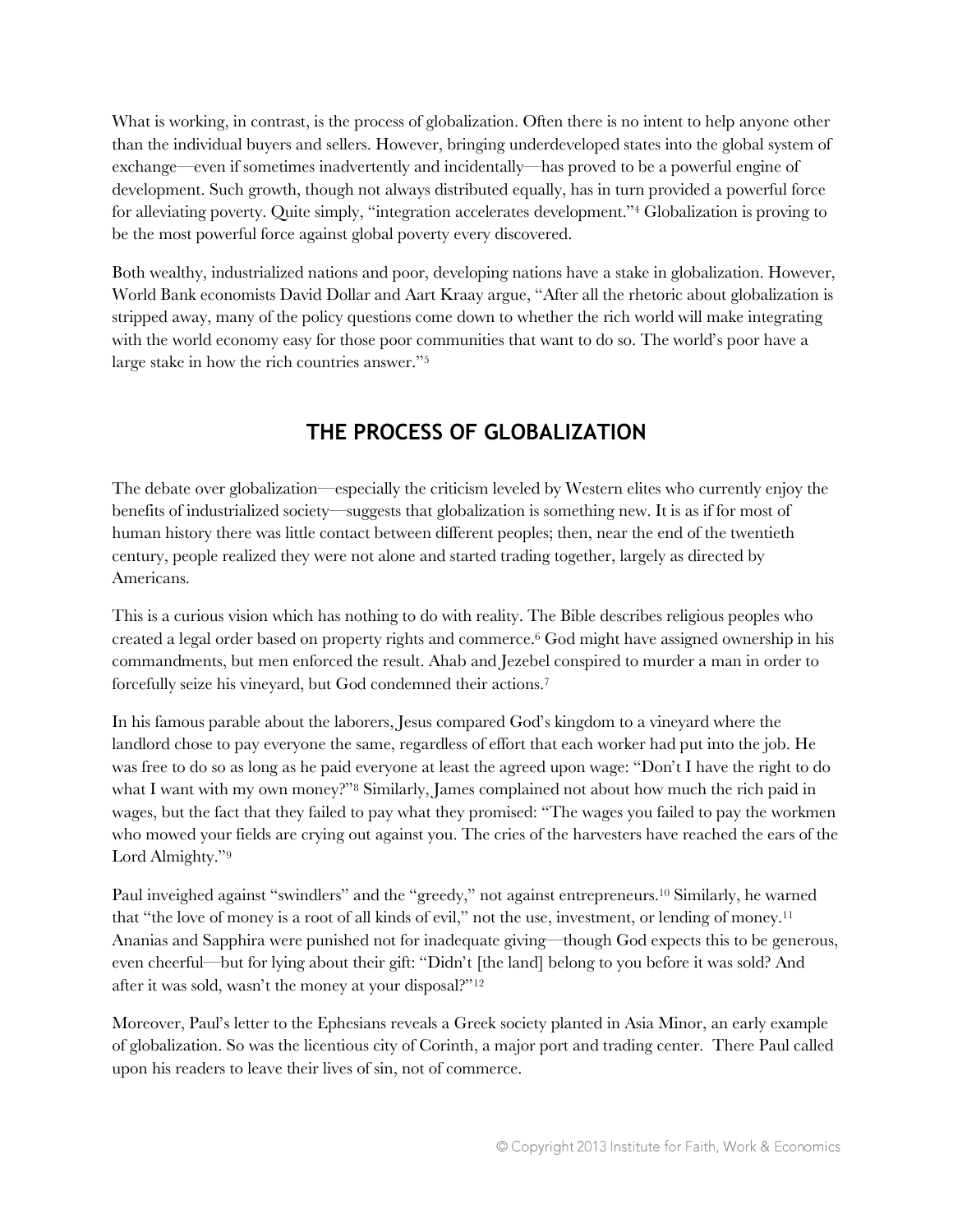Of course, there is no doubt where a person's heart should be. A person whose heart lies in wealth should take heed of Jesus' warning that "it is easier for a camel to go through the eye of a needle than for a rich man to enter the kingdom of God."<sup>13</sup> In fact, in the ancient world, those who most desired money usually wielded political or military power, which were the only sure vehicles to achieve wealth. King Ahab is a good example of how those in power used coercion to get what they wanted.<sup>14</sup> Even these days, most of those involved in the commercial world cared about much more than their cash balance.

In any case, the desires to trade, explore, and colonize are ancient, indeed, basic to the human person. There probably never was a time, and certainly not in the biblical world, when people did not engage in voluntary economic exchange. However, throughout most of human history the process was limited in geography and scope, and so was its economic impact.

Today, globalization seems to be everywhere. The process began accelerating centuries ago. Karl Marx and Friedrich Engels foresaw the triumph of globalization, though the process may have taken longer than they originally expected:

*The bourgeoisie, by the rapid improvement of all instruments of production, by the immensely facilitated means of communication, draws all, even the most barbarian, nations into civilization. The cheap prices of its commodities are the heavy artillery with which it batters down all Chinese walls, with which it forces the barbarians' intensely obstinate hatred of foreigners to capitulate. It compels all nations, on pain of extinction, to adopt the bourgeois mode of production; it compels them to introduce what it calls civilization into their midst, i.e., to become bourgeois themselves. In one world, it creates a world after its own image.<sup>15</sup>*

There have been several waves of globalization. For instance, exploration and colonization effectively expanded the world in the fifteenth and sixteenth centuries. Nevertheless, observed economists Peter H. Lindert and Jeffrey G. Williamson:

*There was no great march towards globalization after the 1490s and the voyages of de Gama and Columbus, despite the rhetoric about an early modern 'world system.' Granted, the early voyages made spice price markups a little less astronomical than in the days when the Arabs and Venetians monopolized long-distance trade. Yet there was no further progress toward price convergence in spices or any other long-distance tradable in the three centuries from the early and mid-1500s to the 1820s.<sup>16</sup>* 

Most important, there was little impact on living standards generally.

Lindert and Williamson contended that the first genuine "globalization boom" occurred between 1820 and 1914.They pointed to "the liberal dismantling of mercantilism and the world-wide transport revolution" which "worked together to produce truly global markets."<sup>17</sup> Dollar and Kraay cited the same period, during which "international trade increased faster than the global economy."<sup>18</sup> Large-scale emigration also characterized this era. Between 1870 and 1910, some sixty million people left Europe for America or elsewhere. Dollar noted that "these flows were a powerful force for wage convergence."<sup>19</sup>

Other dates have been suggested for the onset of globalization. For instance, Dollar separately proposed 1870 as the starting point, given declining transportation costs and Anglo-French agreement on commercial ties.<sup>20</sup> Economists Jeffrey D. Sachs and Andrew Warner contended that the "first episode of global capitalism" was through colonialism starting around 1840, when "Western European powers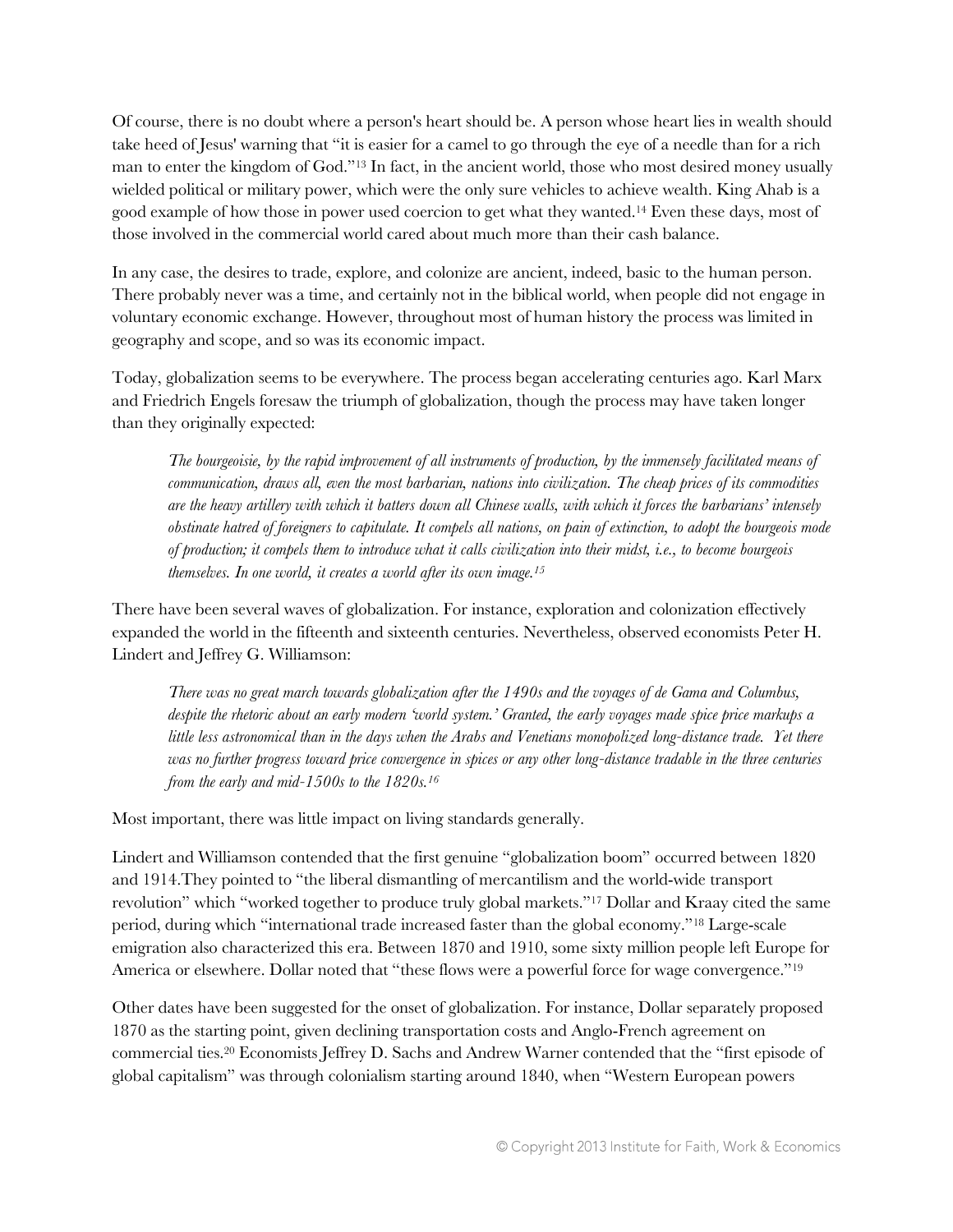wielded their superior industrial—and hence military—power to challenge traditional societies around the world."<sup>21</sup>

Of course, this policy was morally grotesque, as the experience of the Congo and other brutalized lands demonstrated. The lack of a biblical proscription to commerce in no way justifies trade arising from Western invasion and coercion.

However, colonialism, despite its assault on basic human dignity, did forcibly spread economic development through much of Africa, Asia, and Latin America. Another form of military power was used in Asia, most dramatically against Japan: "Under the persuasion of American gun ships, Japan switched from virtual autarky to free trade in 1858."<sup>22</sup> In order to avoid Western domination, Japan adopted its own version of shock therapy and rapidly industrialized with a policy of largely free trade, "since the dominant Western powers imposed low Japanese tariff levels through 'unequal treaties' that lasted until the end of the century."<sup>23</sup> China suffered in a different way, with European governments creating formal concessions on Chinese territory.

As Western domination spread, so did Western economic rules, including the gold and silver monetary standards and business and commercial codes. International organizations, such as the Universal Postal Union, also helped to draw the world closer together. Lindert and Williamson noted, "Whether they liked it or not, prior to 1870 the most important part of the periphery underwent tremendous improvements in their terms of trade by this policy switch, and it was reinforced by declining transport costs world-wide."<sup>24</sup>

Technology interacted with economic and military advances. Sachs and Warner pointed to breakthroughs in communications, medicine, and transportation: the spread of telegraph lines and transoceanic cables, development of quinine which bested malaria, and creation of the Panama and Suez Canals as well as rail lines throughout India, Latin America, Russia, and the United States. Also important was mass migration in an era before strict immigration controls, which "made an important contribution to late nineteenth-century convergence."<sup>25</sup>

All told, "The system was highly integrative, as in the present." In countries as different as the United States, Russia, and Latin America, as well as the colony of India, "overall growth of GDP and exports was very rapid, indeed historically unprecedented."<sup>26</sup> Income grew swiftly as well, and it was a period of economic convergence, as colonies as well as peripheral European states narrowed the income gap with the more advanced industrialized states, most notably Britain, France, and Germany. Economist Lloyd Reynolds reported that "politics apart, the main factor determining the timing of turning points has been a country's ability to participate effectively in the trade opportunities opened by expansion of the world economy."<sup>27</sup>

Although many of these phenomena had occurred in the past, they were less pronounced and had not come together in such a comprehensive fashion. The World Bank explained, "Historically, before about 1870 none of these flows was sufficiently large to warrant the term globalization."<sup>28</sup>

The result was a world that felt a bit like the world of today. John Maynard Keynes wrote of the "extraordinary episode of the economic progress of man" which allowed "the inhabitant of London [to] order by telephone, sipping his morning tea in bed, the various products of the whole earth, in such quantity as he might see fit, and reasonably expect their early delivery upon his doorstep." Moreover, he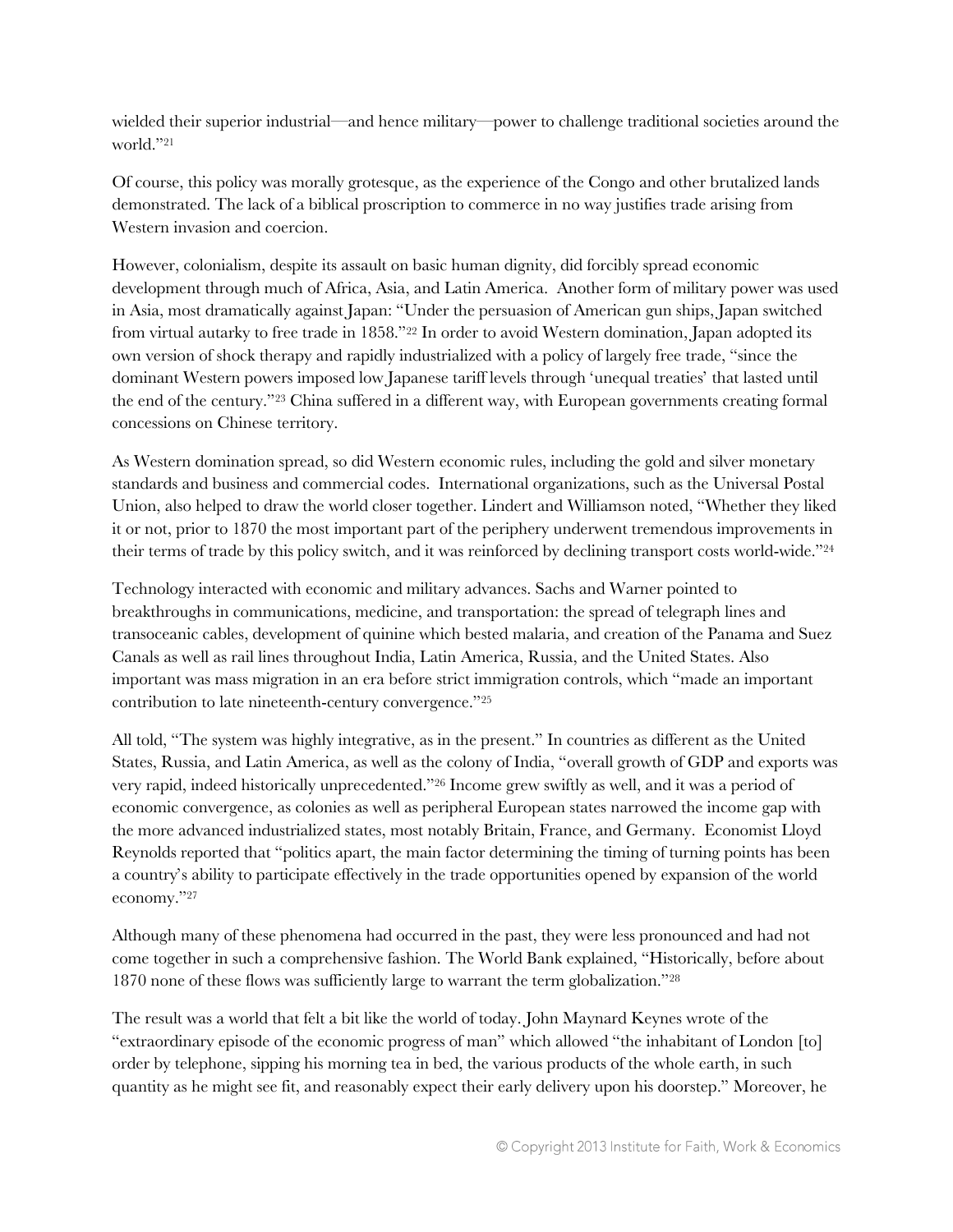could travel the world largely unmolested and "regarded this state of affairs as normal, certain, and permanent, except in the direction of further improvement."<sup>29</sup>

Unfortunately, World War I intervened. In addition to wreaking mass slaughter and extensive physical destruction, the conflict devastated national economies and wrecked the international economic system. The onset of the Great Depression turned protectionism into the policy of choice for many. According to Sachs and Warner, "Throughout the world, state planning, authoritarianism, and militarism competed with limited government and market-based economies. Whether or not economic theory offered insights and predictions about these alternative strategies, political leaders felt compelled to push for new and radical experimentation."<sup>30</sup>

Notably, none of the transformational factors which advanced globalization disappeared. Rather, state policy changed, limiting immigration, trade, and capital flows. As Lindert and Williamson explained,

*What distinguishes the interwar period is that globalization was dismantled solely by government policy. Governments imposed trade and factor market barriers where there were none before, and some even blocked communications. The interwar was not marked by some disappearance of the previous non-policy sources of globalization. The big productivity gains in transportation and communications did not evaporate…In short, the interwar retreat from globalization was carried by anti-global economic policies.*<sup>31</sup>

Contrary to what today's critics of globalization would expect, the poor did not prosper as autarchy reigned. Rather, the result was less investment and trade, slower economic growth, lower incomes, slower decline in the incidence of poverty, and greater inequality. "The world's experiment with reversing globalization showed that it was entirely possible but not attractive."<sup>32</sup>

It took another, even greater geopolitical catastrophe to prepare the world for another wave of globalization. After the end of World War II, little of the global system had not been wrecked: "International markets for trade in goods, services, and financial assets were essentially nonexistent. International trade was destroyed by currency inconvertibility and a web of protectionist measures stemming from the Great Depression and World War II."<sup>33</sup> Or put another way, "protectionism had erased 80 years of progress in transportation."<sup>34</sup>

The victorious allies were able to essentially begin the world anew, with the creation of the Bretton Woods institutions, such as the World Bank and International Monetary Fund. Transportation costs continued to fall while the industrialized states reduced tariffs among themselves. Not only trade but manufacturing specialization increased, helping "to drive up the incomes of the rich countries to the rest."<sup>35</sup>

However, the development of an extensive communist bloc and largely statist/socialist independent Third World sharply limited international integration. The World Bank noted, "During the second globalization wave most developing countries did not participate in the growth of global manufacturing and services trade. The combination of persistent trade barriers in developed countries, and poor investment climates and anti-trade policies in developing countries, confined them to dependence on primary commodities."<sup>36</sup> Indeed, seventy-eight nations of the latter "chose some form of inward-looking development strategy in the post-war period."<sup>37</sup>

As a result, added Sachs and Warner: "The world economy was essentially closed after World War II, and only around 20 percent of the world's population lived in open economies by 1960. It was not until 1993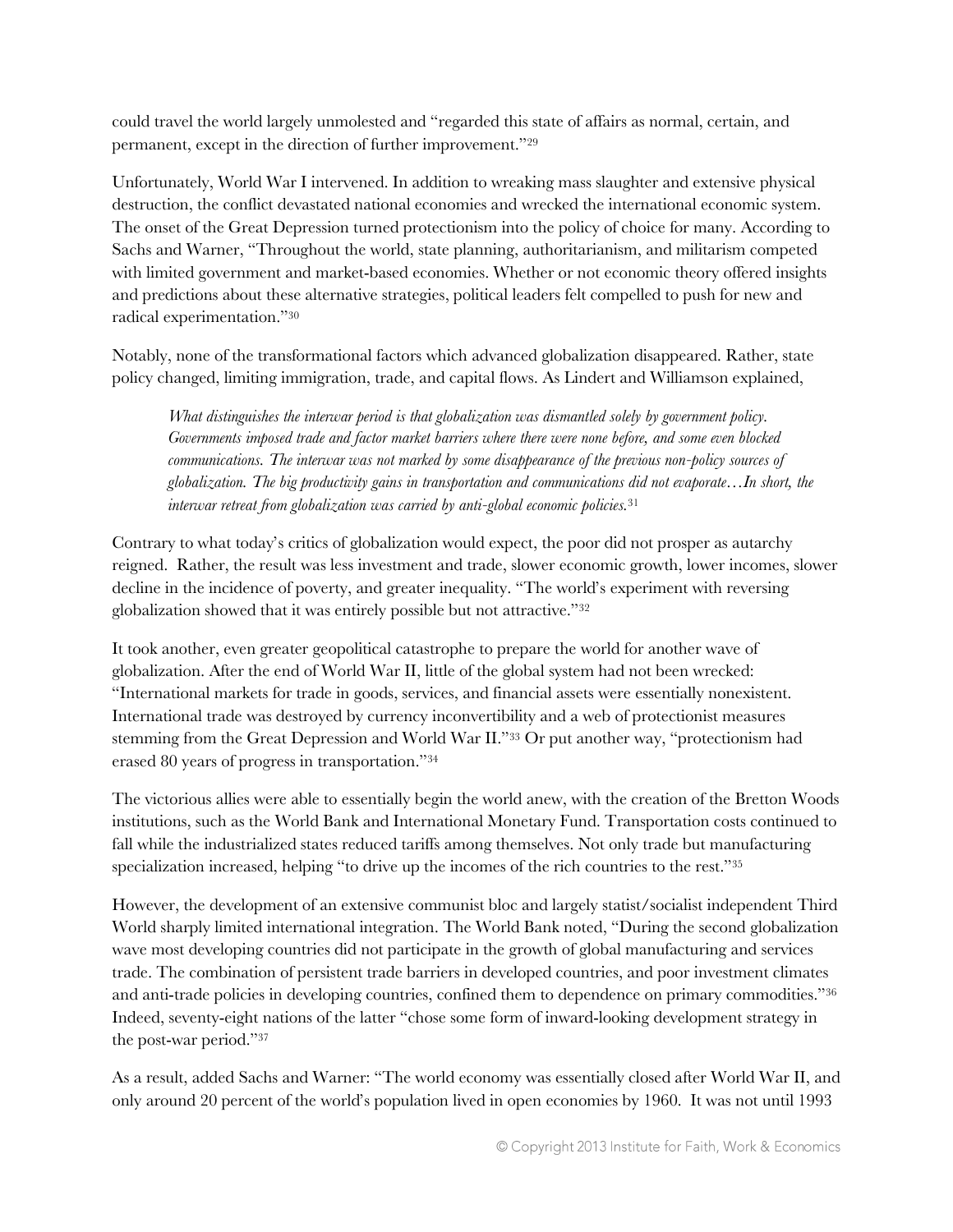that more than 60 percent of the world's GDP, and more than 50 percent of the world's population, was located in open economies."<sup>38</sup> The causes were many, ranging from the persistence of institutional arrangements created during the Great Depression and World War II to dirigiste intellectual currents which dominated development policy. The result was "an overwhelming turn toward socialism" which kept developing states outside of the international circle of exchange.<sup>39</sup> For the first decades after World War II, there were two different trading systems in practice—intra-North, which spurred income growth and reduced income inequality, and North-South, which left the Third World impoverished and stagnant.

Even as the new globalization wave began to build, it was different than earlier ones. Although trade barriers ultimately fell, international income inequality was higher, and there was less labor migration and capital movement. Washington played an important role in determining the new rules: "These differences are tied to policy changes in one dominant nation, the United States, which has switched from a protectionist welcoming immigrants to a free trader restricting immigration."<sup>40</sup>

Developed states, especially in Europe, began to liberalize and integrate during the 1950s and 1960s.The Common Market—later transformed into the European Union—was the principal vehicle for what had been the geographic epicenter of World War II. As a result, the industrialized "economies surged ahead with unprecedented growth rates," as relatively poorer countries grew most swiftly.<sup>41</sup> Unfortunately, "during this second wave most developing countries remained stuck in primary commodity exporting and were largely isolated from capital flows."<sup>42</sup> In the main, developing states delayed until the 1970s and 1980s to reform in major ways. The former Soviet bloc had to wait until the dissolution of the Soviet Union.

The final globalization wave has been the most dramatic, "spurred by technological advance in transport and communications technologies and by the choice of large developing countries to improve their investment climates and to open up to foreign trade and investment."43 Particularly important were tariff reductions in developing countries, and many of them also "undertook reforms involving investment liberalization, stabilization, and property rights."<sup>44</sup> Sachs and Warner observed: "The years between 1970 and 1995, and especially the last decade, have witnessed the most remarkable institutional harmonization and economic integration among nations in world history. While economic integration was increasing throughout the 1970s and 1980s, the extent of integration has come sharply into focus only since the collapse of communism in 1989."<sup>45</sup> It was the time when "some developing countries, accounting for about three billion people, have succeeded for the first time in harnessing their labor abundance to give them a competitive advantage in labor-intensive manufactures and services."<sup>46</sup>

Dollar and Kraay pointed to 1980, until which "international capital flow, measured as foreign ownership of assets relative to world income…did not return to 1914 levels."<sup>47</sup> Trade and investment are important aspects of the wave, and additional nations continue to join the world of international commerce. David Dollar explained, "What is distinctive about the third wave of globalization that began in the late 1970s is that for the first time large developing countries chose to open up to foreign trade and investment."<sup>48</sup> Even Africa, long the global laggard, is enjoying an economic boom. Goods and capital, though not labor, have become mobile almost everywhere. While travel has increased, permanent immigration has dropped dramatically: ten percent of the population relocated between 1870 and 1910, but only one-to-two percent does so in modern times.49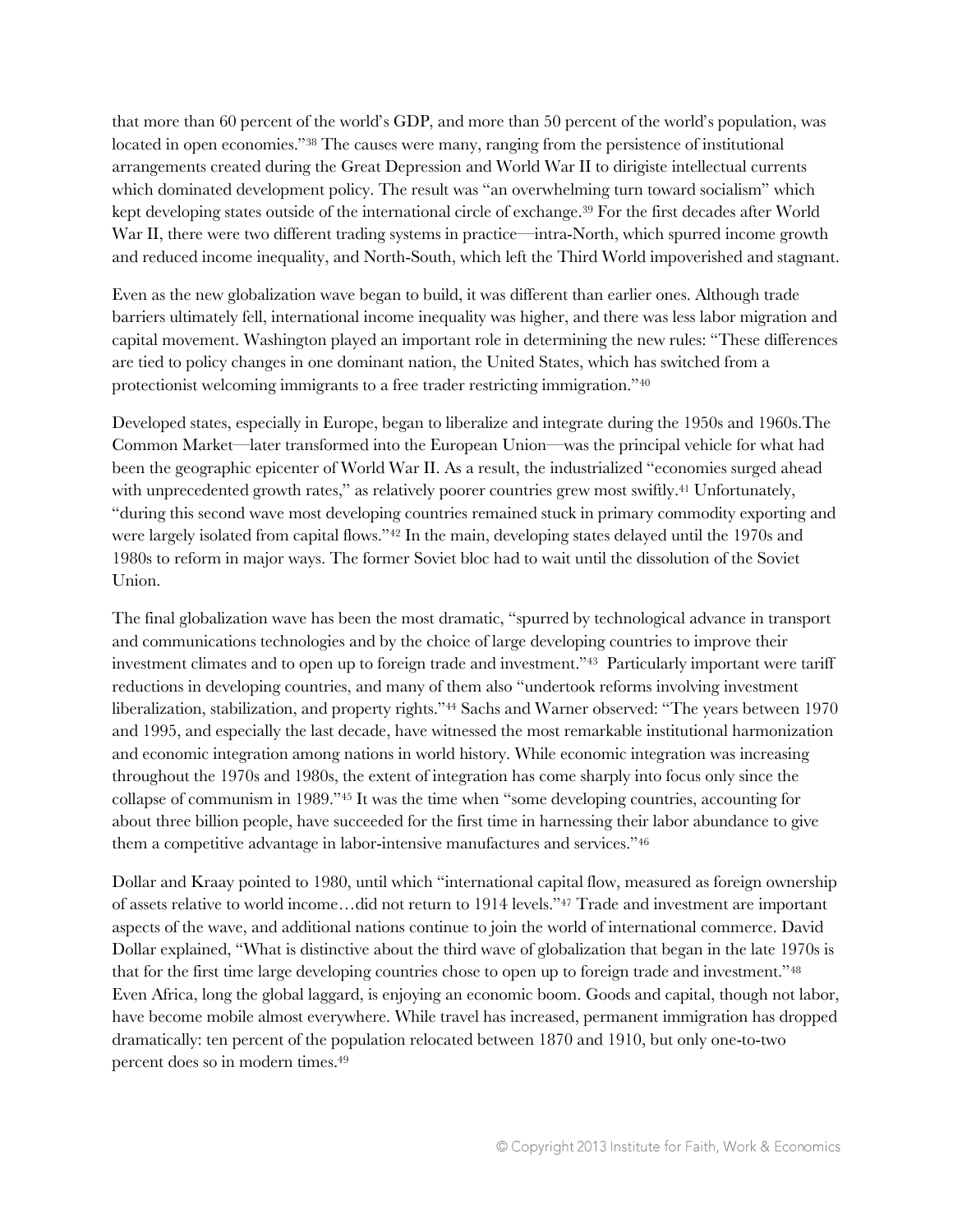There is another important aspect to the latest economic transformation. Organizations such as the International Monetary Fund and World Trade Organization have almost universal memberships and are promoting near universal rules. These institutions have helped lock in changes which in the past were vulnerable to reversal depending on domestic and international politics. Sachs and Warner noted, "Integration means not only increased market-based trade and financial flows, but also institutionalized harmonization with regard to trade policy, legal codes, tax systems, ownership patterns, and other regulatory arrangements. In each of these areas, international norms play a large and often decisive role in defining the terms of the reform policy."<sup>50</sup>

Still there is a sense of *déjà vu* that the globalization show has been played out before. Sachs and Warner argued, "The world economy at the end of the twentieth century looks much like the world economy at the end of the nineteenth century. A global capitalist system is taking shape, drawing almost all regions of the world into arrangements of open trade and harmonized economic institutions."<sup>51</sup> The result should be greater convergence. However, nothing is inevitable. Hopefully, the ultimate outcome will be better than before, when politics sabotaged what otherwise appeared to be an appealing future with virtually unlimited economic horizons.

### **GLOBALIZATION AND WEALTH CREATION**

If there is one unambiguous economic lesson from the twentieth century, it is that markets out-perform government-led development strategies. There is no inherent biblical reason to choose either path; but where both are permissible, the practical benefits of the former provide an overwhelming case for economic liberty.

This conclusion is evident even from short-lived liberal experiments. For instance, Sachs and Warner reviewed the experience of seventy-eight non-communist Third World states which followed more autarchic, dirigiste economic policies. Many temporarily opened their economies, only to close them again before permanently joining the global system. Still, "the periods of temporary openness were often characterized by sustained economic growth at a higher level than during the subsequent period of closure."<sup>52</sup> That is, even short-term market-integration offered measurable economic benefits.

Permanent reform is far better. Of course, globalization does not mean that every nation must follow the standards of Milton Friedman.<sup>53</sup> In fact, no nation's economic policy, including that of the United States, is free from political interference. What is required is general market-friendliness.

Consider the celebrated "Asian tigers." Sachs and Warner observed,

It has become fashionable to argue that East Asian countries are not really open or market-oriented, and that, in fact, *they systematically 'got the prices wrong' to spur industrial growth. It is surely true that Korea, Taiwan and Indonesia are not laissez-faire, but they and their neighbors in Southeast Asia, Thailand and Malaysia, have been more open to trade than other developing countries.<sup>54</sup>*

Many economic advantages result from globalization, including expanded markets, more intensive division of labor, and enhanced spread of new technologies and processes. Put simply, "it is easy to see how integration and innovation can be mutually supportive."55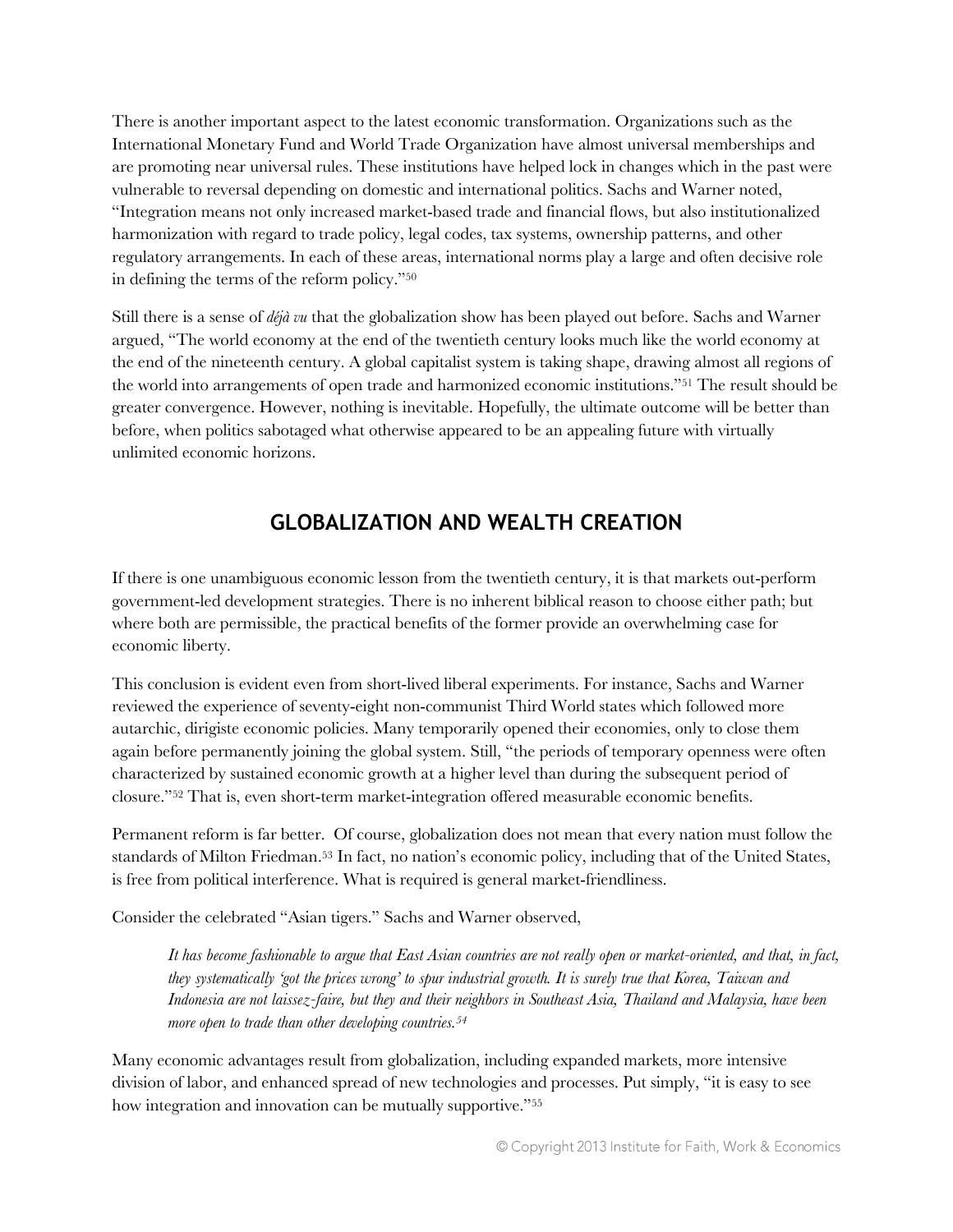Overall, open economic policies encourage investment, raising capital accumulation. Expanding trade also helps transform economies upward. Despite fears that an emphasis on raw material exports would prevent industrialization, it turns out that "Open economies continue to display much greater dynamism in changing their export structure from primary commodities to manufactures."<sup>56</sup> Indeed, a recent World Bank report found that "Whereas 20 years ago most exports from developing countries were of primary commodities, now manufactures and services predominate."<sup>57</sup>

Although the correlation between international openness and economic growth is obvious, even the World Bank admitted that it is difficult to prove causation. Nevertheless, the Bank observed, "The doubts that one can retain about each individual study threaten to block our view of the overall forest of evidence. Even though no one study can establish that openness to trade has unambiguously helped the representative Third World economy, the preponderance of evidence supports this conclusion."<sup>58</sup>

Unfortunately, liberalizing trade in and of itself may not be enough to overcome malincentives from other policies, and thus the economy could "stay at a suboptimal equilibrium for decades."<sup>59</sup> Economist Anders Aslund noted that there are numerous factors which contribute to the success of economic reform. The World Bank pointed to important barriers which often inhibit development: "inefficient regulation, corruption, infrastructure weaknesses, and poor financial services."<sup>60</sup>

However, at its best, globalization involves more than just trade. Dollar and Kraay noted that "internal comparisons are important because, by holding national trade and macroeconomic policies constant, they reveal how important it is to complement trade liberalization with institutional reform so that integration can actually occur."<sup>61</sup>

A government committed to an outward economic orientation is more likely to promote market policies at home, and good policies reinforce each other. For instance, reform expands trade. A half-century ago, economists recognized that "experience shows that the greatest and fastest-growing volume of trade takes place among nations where internal development is proceeding most rapidly."<sup>62</sup>

Moreover, international liberalization is likely to improve the domestic investment climate. The World Bank noted that "allowing foreign firms to provide financial services, telecommunications, and power can be a good strategy for strengthening the investment climate."<sup>63</sup> Indeed, argued Sachs and Warner, "trade reform is almost always accompanied by a much broader range of reforms, including macroeconomic stabilization, internal liberalization (for example, the end of price controls), legal reform, and often extensive privatization." In general, then, "trade reform has been part of the overall *institutional harmonization* with the advanced market economies," giving full meaning to the process of globalization.<sup>64</sup>

Globalization creates wealth in several ways. The World Bank explained that "more integrated economies tend to grow faster and this growth is usually widely diffused. As low-income countries break into global markets for manufactures and services, poor people can move from the vulnerability of grinding rural poverty to better jobs, often in towns or cities. In addition to this structural relocation, integration raises productivity, job by job."<sup>65</sup>

The results have been dramatic. According to Sachs and Warner, "We find a strong association between openness and growth, both within the group of developing and the group of developed countries. Within the group of developing countries, the open economies grew at 4.49 percent per year, and the closed economies grew at 0.69 percent per year."66 Another way to look at the issue is to compare always open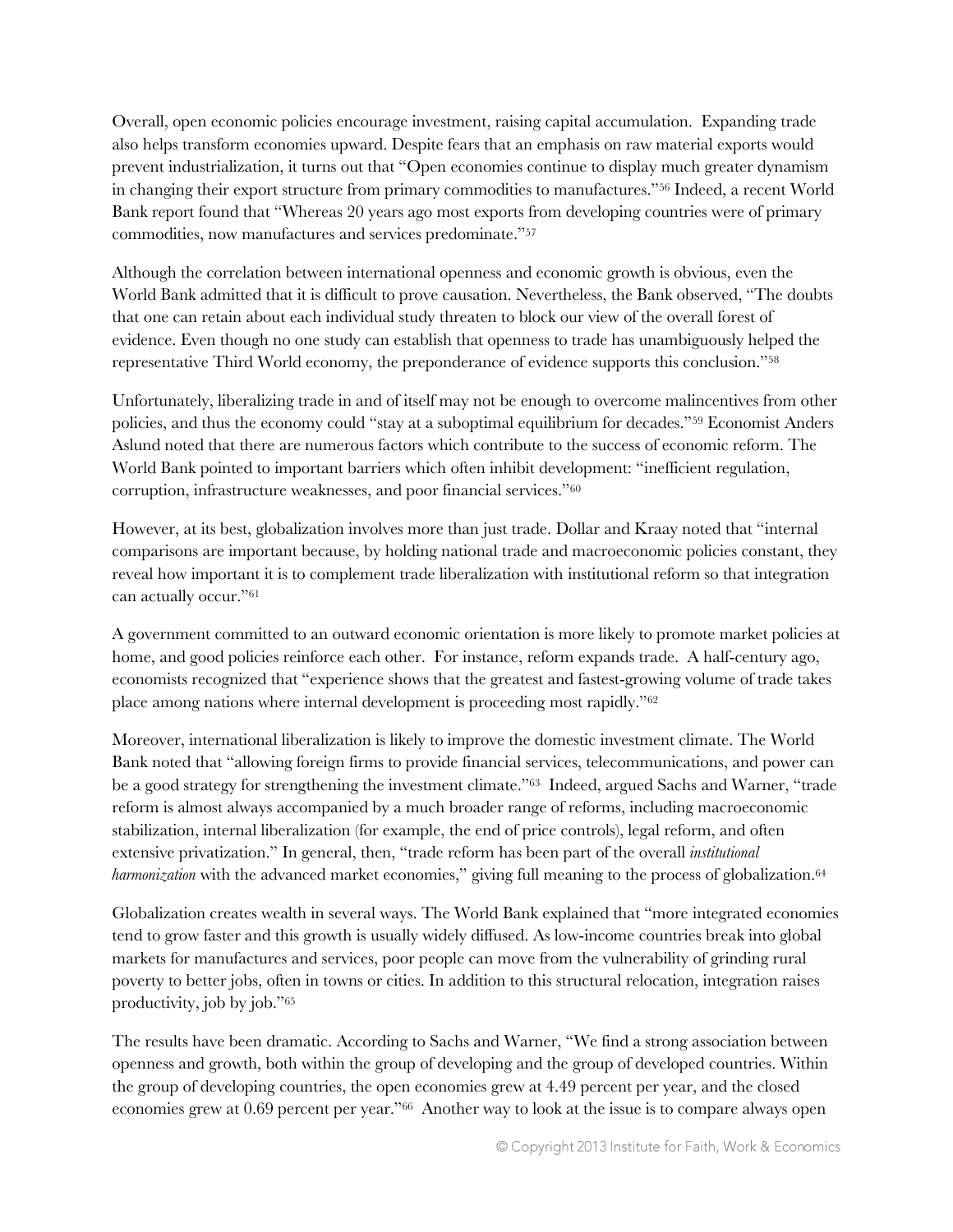and always closed economies—the former "outperformed the always-closed economies in every year" despite being "more susceptible to the external shocks of the first half of the 1970s."<sup>67</sup> By the 1980s the closed economies in aggregate were shrinking.

Dollar and Kraay came to similar conclusions: "The aggregate annual per capita growth rate of the globalizing group accelerated steadily from one percent in the 1960s to five percent in the 1990s. During that latter decade, in contrast, rich countries grew at two percent and non-globalizers at only one percent."68 No one could fail to observe what was occurring: the acceleration in growth for the globalizers and deceleration in growth for the non-globalizers occurred over decades.

Moreover, the same pattern was evident within nations: "The locations that are integrating with the global economy are growing much more rapidly than the disconnected regions."<sup>69</sup> It was not only the overall GDP which was increasing. The World Bank reported, "The growth of wages in the more globalized developing countries…has been far higher than in the rich countries or in the less globalized countries."<sup>70</sup>

Open economies consistently trended toward convergence. Of 111 nations studied, not one following more market-oriented policies failed to grow at least 1.2 percent a year. Not one open *developing* country grew less than two percent annually. In contrast, Sachs and Warner found that closed economies "do not display any tendency toward convergence."<sup>71</sup> Although reforms obviously take time to work, they concluded, "We find no cases to support the frequent worry that a country might open and yet fail to grow."<sup>72</sup>

A review of the extensive economic literature concluded: "Even though no one study can establish that trade openness has unambiguously helped the representative Third World economy, the preponderance of evidence supports this conclusion."<sup>73</sup> In contrast, Lindert and Williamson found no country which followed isolationist economic policies to be a winner economically.

Overall, the impact on ordinary people's lives has been extraordinary. Dollar wrote, "This higher growth rate sustained over several decades makes a huge difference in real living standards. Today, it takes two or at most three years for the world economy to produce all of the value that it produced in the whole of the 19th century. While that comparison, made with national accounts figures, is impressive, it is arguably a serious understatement. Most of what we consume today did not exist two hundred years ago."<sup>74</sup>

### **GLOBALIZATION AND POVERTY ALLEVIATION**

The impacts of globalization obviously are many and complex. Critics of the process worry that increased production may not be shared with all segments of society. Writing in 1995, Jeffrey Sachs and Andrew Warner noted that poorer states had been slow "to catch up, or converge, with the richer countries."<sup>75</sup> It is apparent that growth alone does not guarantee a reduction in poverty. For instance, between 1960 and 1980 "the number of the poor rose because growth did not occur in the places where the worst-off live."<sup>76</sup> Afterwards, however, "the most rapid growth has occurred in poor locations."<sup>77</sup>

Who benefits from globalization matters. Dollar and Kraay observed, "In the debate over globalization's merits, its impact on poverty is particularly important."<sup>78</sup> The process may be important and useful in any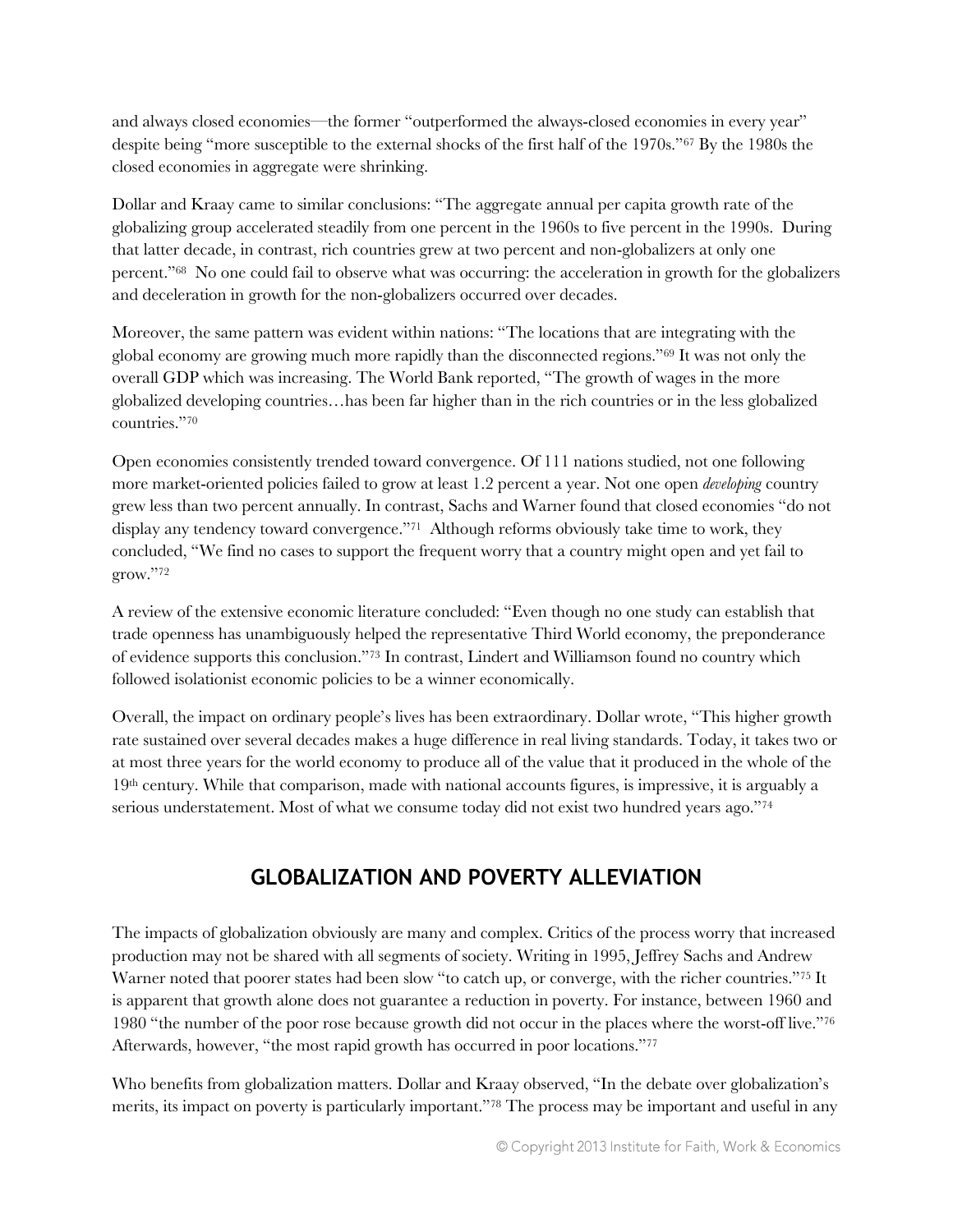case, since if there is no production, there is nothing to distribute. Distribution, however, matters if one is concerned for "the least of these," as Christians must be.<sup>79</sup> Thus, globalization deserves greater applause and encouragement the more widely the benefits are shared.

In fact, globalization tends to distribute wealth widely. Dollar and Kraay wrote, "Across all countries, incomes of the poor grow at around the same rate of GDP."<sup>80</sup> In a separate, detailed paper, the two economists noted that "the incomes of the poor rise proportionately with average incomes."<sup>81</sup> Thus, explained Dollar elsewhere, "In general, the more rapid growth that developing countries experience as they integrate with the global economy translates into poverty reduction."<sup>82</sup>

Indeed, the latest wave of globalization has raised hundreds of millions of people out of extreme poverty in just two nations, China and India. The World Bank stated, "The combination of rapid growth with no systematic change in inequality has dramatically reduced absolute poverty in the new globalization countries." Indeed, the Bank called this time "the golden age. Poverty is predominantly rural. As the new globalizers have broken into world markets, their pace of industrialization and urbanization has increased," allowing people to move from farms to cities. As a result, "not only has poverty declined viewed in terms of income, but other dimensions of poverty have rapidly improved," such as length of schooling and life expectancy.<sup>83</sup>

Dollar explained, "This most recent wave of globalization, starting around 1980, represents the first time in history that there has been a large decline in the number of extreme poor in the world."<sup>84</sup> More desperately poor actually live in developing middle-income than in poor nations, though there is disagreement over where they are likely to be concentrated in future years.<sup>85</sup>

Of course any economic process is likely to have winners and losers. The latter usually include owners, executives, and workers in protected industries. Notably, "these groups are not typically poor."<sup>86</sup> Globalization is particularly unfriendly to monopolies, which have been routinely created by Third World governments to benefit influential elites.

However, there may be other losers as well. The process of development transforms entire societies. Indeed, the process that Joseph Schumpeter called "creative destruction" is why globalization is so beneficial: "The firm-level evidence shows that much of the dynamic benefit of open trade and investment comes from more 'churning' of plants—less efficient ones die, and new ones start up and expand. With this comes more labor market churning as well—probably the key reason why globalization is so controversial."<sup>87</sup>

In general, firms which die have lower productivity than those which are created. This drives economic and technological advance and lowers prices.<sup>88</sup> Moreover, firms which export tend to work harder to become productive in order to enter new, more competitive markets.<sup>89</sup> While politicians usually focus on firm destruction, "unless there are significant barriers, the other side is that there are new firms entering the market. The exits often are front-loaded, but the net gains over time can be substantial."<sup>90</sup>

Much the same occurs at the individual level. "While globalization results in some workers losing their jobs, it leads to substantial job creation as well."<sup>91</sup> Not only are there more jobs, but they tend to provide higher wages, and many go to women. Put simply, "to the extent that globalization does translate into significant job creation in developing countries, the potential impact on poverty can be dramatic."<sup>92</sup>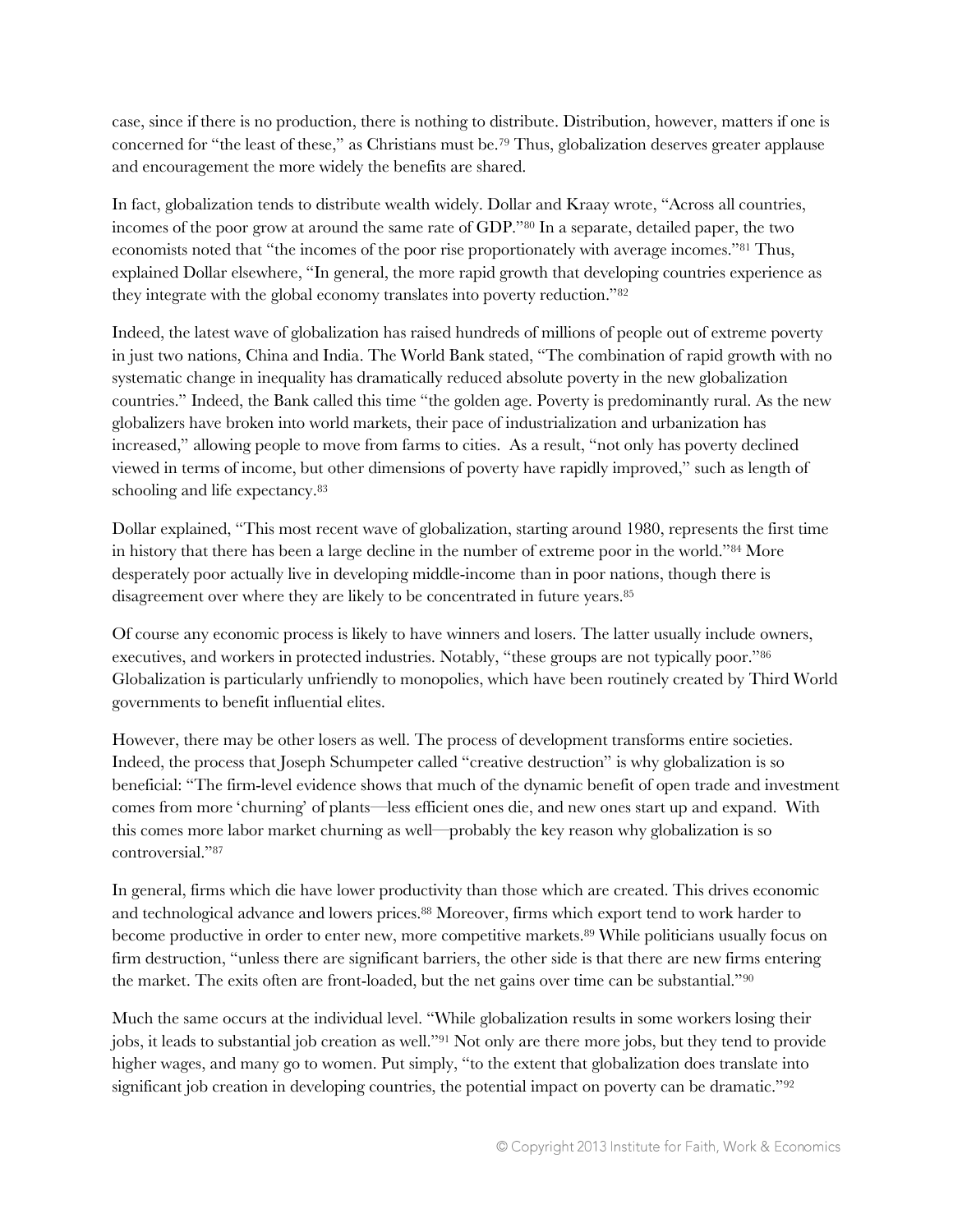Rapid and widespread wage growth is a change from past episodes of globalization. A century ago, "global per capita income rose at an unprecedented rate, but not fast enough to prevent the number of poor people from rising."<sup>93</sup> Migration was the most important factor driving a convergence in incomes.

Recently, however, wage growth in globalizing developing states has been twice as fast as in nonglobalizing ones—and faster than in industrialized societies. Both investment and trade raise wages, and "workers in general gain from openness, though of course there will be specific losers, particularly workers in heavily protected sectors who shared in the rents of protection."<sup>94</sup> Growth is both greatest and swiftest for nations which open their economies and attract foreign investment.<sup>95</sup> Foreign investment has the most immediate impact.<sup>96</sup>

As noted earlier, with rising incomes have come improved living standards in other ways. The World Bank reported, "Non-income dimensions of poverty are also diverging. Life expectancy and schooling are rising in the new globalizers—to levels close to those prevailing in rich countries around 1960."<sup>97</sup>

The greatest moral concern should be reducing poverty, not inequality. Scripture indicates little concern about the existence of the wealthy per se, though God obviously does worry about the state of their souls. The Bible says much more about those who are in absolute, rather than relative, need, such as widows and orphans. Nevertheless, changes in inequality help illustrate the impact of globalization on the former. Overall, international inequality among nations has grown over the last couple of hundred years, though not in the most recent decades. Correlation might suggest to some that globalization has hurt poorer nations.

However, the World Bank considered whether globalization was increasing inequality. It found that "usually, this is not the case. Most of the globalizing developing countries have seen only small changes in household inequality, and inequality has declined in such countries as the Philippines and Malaysia."<sup>98</sup> Moreover, greater economic openness to the world has tended to reduce gender inequality.<sup>99</sup>

Nevertheless, there are variations among nations, which mean some societies have grown less equal.<sup>100</sup> Economists Peter H. Lindert and Jeffrey G. Williamson explained that inequality is determined by more than policy changes, including "productivity improvements, rising potential gains from specialization, and transport revolutions, each of which may have very different implications for the distribution of world income compared with policy changes."<sup>101</sup>

Indeed, the World Bank declared: "The striking divergence between the more globalized and less globalized developing countries since 1980 makes the aggregate performance of developing countries less meaningful."102 Policy differences were critical. The Bank pointed to countries such as Burma, Nigeria, Pakistan, and Russia, which "in the 1990s had problems with property rights and overall investment climate."<sup>103</sup>

Similarly, even where inequality increased, Dollar and Kraay argued that "these shifts cannot be explained by any globalization-related variable."<sup>104</sup> There are some differences among studies, but the two economists found no "evidence of a significant negative impact of openness to international trade on" the share of income received by the poor.<sup>105</sup> The one exception was their conclusion that capital controls *reduced* the share for those at the bottom.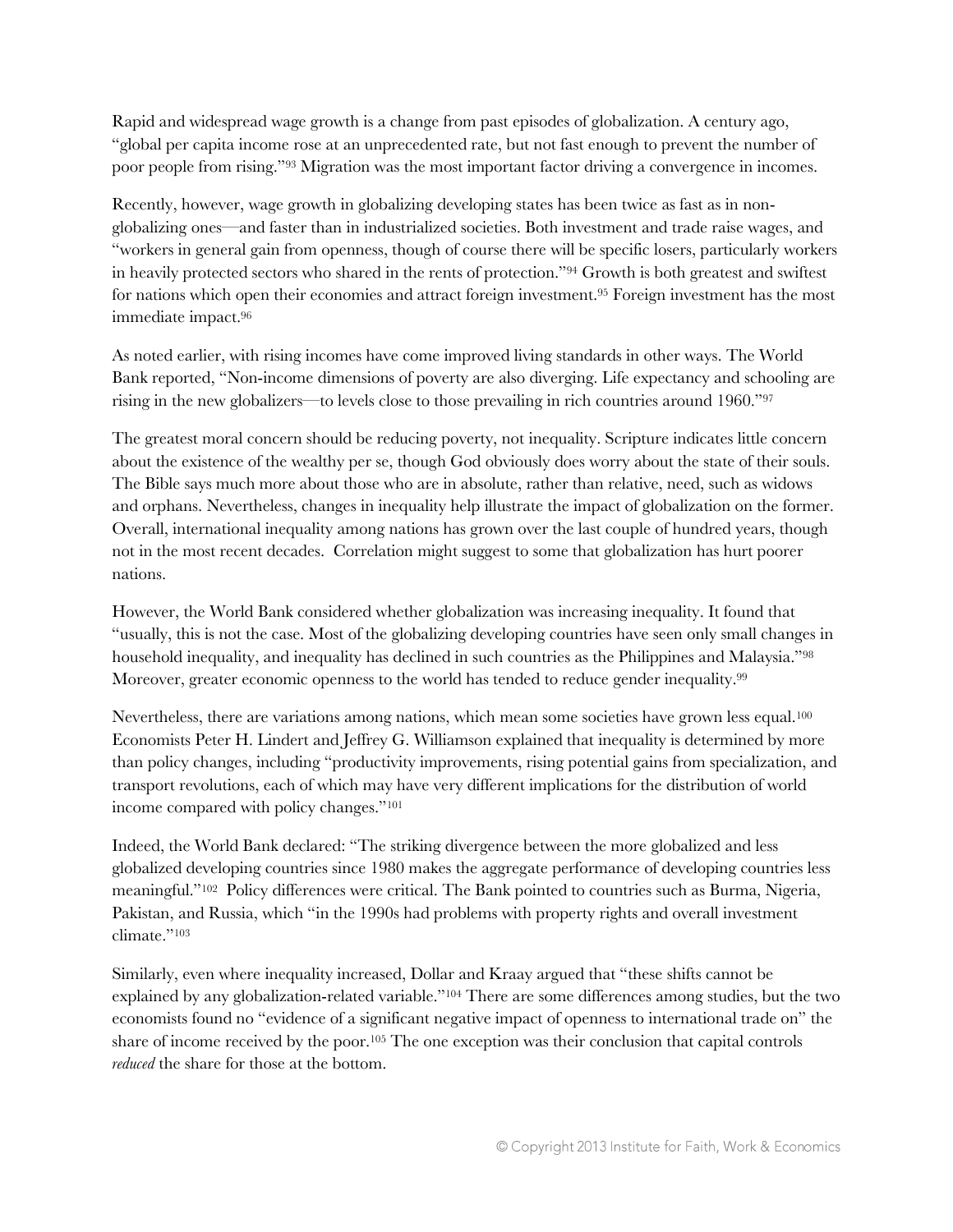In fact, globalization mitigated what would have been a larger increase in inequality: "The dramatic widening of income gaps between nations has probably been reduced, not raised, by the globalization of commodity and factor markets, at least for those countries that integrated into the world economy."<sup>106</sup>

The latter point is critical. Lindert and Williamson wrote: "The nations that gained the most from globalization are those poor ones that changed their policies to exploit it, while the ones that gained the least did not."<sup>107</sup> Thus, they found convergence among nations which participated in the more integrated global economy. In contrast, they reported "divergence between those active participants and those who elect to remain insulated from global markets."<sup>108</sup>

In 2001, David Dollar pointed out that "more than one billion people live in countries or regions within countries that are barely participating in globalization and have not grown during the period."<sup>109</sup> A decade ago, the Bank worried about nations which were "in danger of becoming marginal to the world economy. Incomes in these countries have been falling, poverty has been rising, and they participate less in trade today than they did 20 years ago."<sup>110</sup>

Dollar and Kraay made a similar point: "During the 1990s, the economies of the globalizers, with a combined population of about three billion, grew more than twice as fast as the rich countries. The nonglobalizers, in contrast, grew only half as fast and nowadays lag further and further behind."<sup>111</sup> Thus, the most important income divergence in recent years has occurred among developing states and "is directly related to whether countries take advantage of the economic benefits that globalization can offer."112 Indeed, the long increase in global inequality ended only around 1975, and primarily because of the transformation of just two nations, China and India.

Everything depends on economic integration. Sachs and Warner stated, "Open trade leads to convergent rates of growth, that is, to higher growth rates in poorer countries than in richer countries."<sup>113</sup> The point bears repeating. Liberal trading regimes are good for developed nations. Such systems are even better for poor states. The "historical evidence suggests that when backward economic regions integrate with more advanced ones, their growth rates accelerate and their income levels gradually converge on the leader."<sup>114</sup>

The reasons are what economists have pointed to for years, indeed, decades and centuries. Comparative advantage improves resource allocation; commerce spreads knowledge and technology; foreign competition creates domestic efficiency through competition.

Detailed research bears out these conclusions. Sachs and Warner explained that "within the group of open economies, the developing countries grew faster (4.49 percent) than the developed countries (2.29 percent). This suggests that within the group of open economies, both developing and developed, we should tend to observe economic convergence."<sup>115</sup>

Developing countries often turned to open-market reforms out of desperation. There always were a few states which retained more open economies, but most of them opened only in the 1980s or afterward "and usually in response to a deep macroeconomic crisis."<sup>116</sup> A similar process occurred in the former Soviet Empire. Reforms encouraged growth, and "strong reformers seem to outperform weak reformers both in terms of a smaller decline of GDP…and in terms of an earlier resumption of economic growth."<sup>117</sup>

Some pessimistic analyses suggest that not all developing states are likely to benefit from a process of convergence—possessing inadequate human capital, for instance. However, Sachs and Warner disagreed.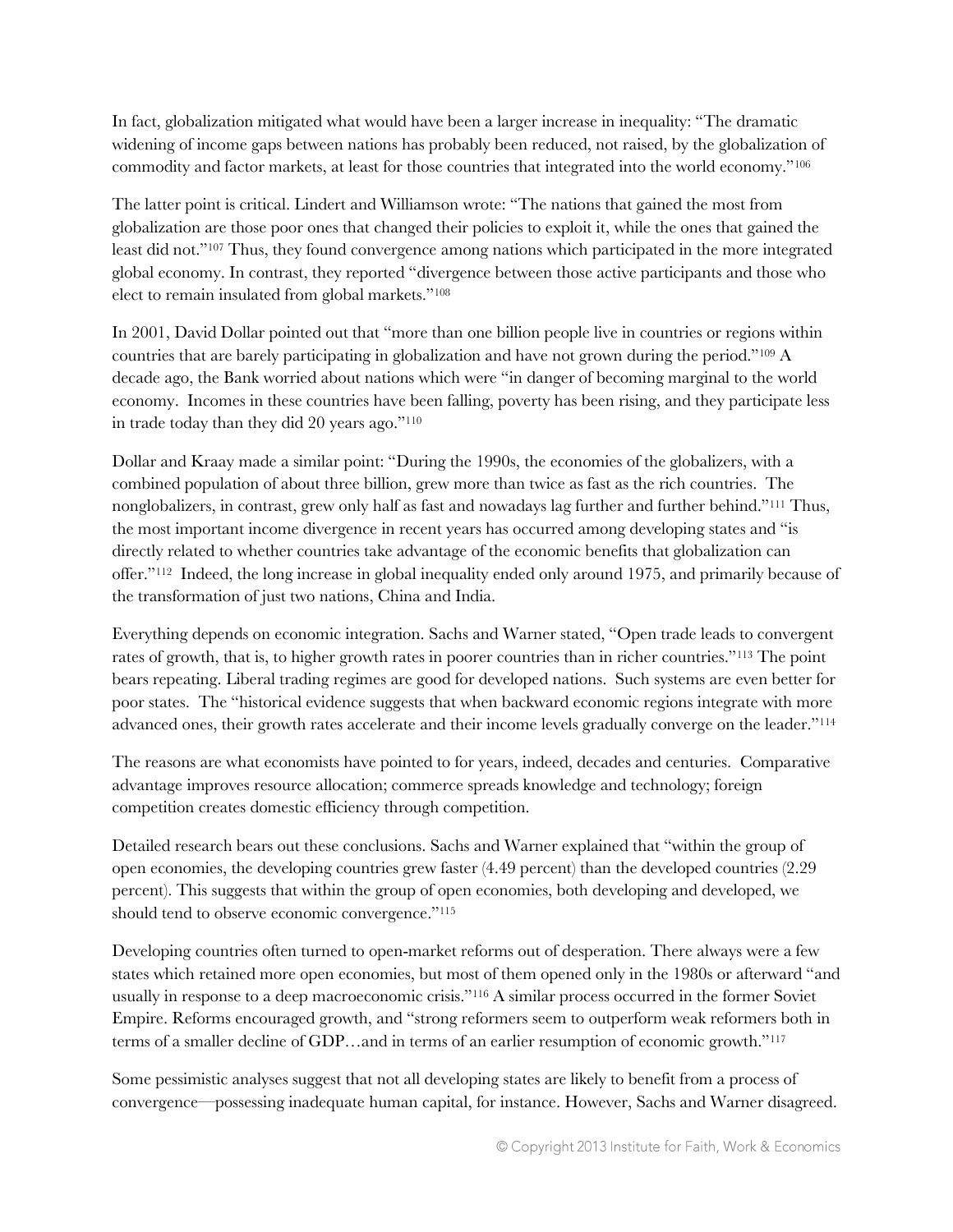What is key is being part of the international circle of economic exchange. They wrote, "The most parsimonious reading of the evidence is that convergence can be achieved by *all* countries, even those with low initial levels of skills, as long as they are open and integrated in the world economy. In this interpretation, the convergence club is the club of economies linked together by international trade."<sup>118</sup> Thus, economic policies, over which poor nations have control, determine long-term income differences.

More integration would be better. Lindert and Williamson concluded that "all international and intranational effects considered, more globalization has meant less world inequality." Moreover, while there would still be international inequality in a fully integrated world economy, as there is in every national economy, "they would be less unequal in a fully integrated world economy than in one fully segmented."<sup>119</sup>

The reverse experience provides evidence to back the same point. After the World War I-era repudiation of economic integration, there was an "acceleration in the rising inequality-between-countries trend."<sup>120</sup> In fact, that phenomenon was the worst in two centuries. Although military conflict and economic crisis undoubtedly played a role, before 1929, "de-globalization was having an inegalitarian influence independent of war and depression."<sup>121</sup>

Similarly, noted Sachs and Warner, "The lack of convergence in recent decades results from the fact that the poorer countries have been closed to the world."<sup>122</sup> Even as globalizing states were moving toward wealthy nation standards, "the less globalized developing economies declined and diverged." The problem was not just falling incomes, "but in many countries life expectancy and school enrollments declined."<sup>123</sup> Only in the mid-1990s were many of these nations opening up as part of widespread trade liberalization.

There is a separate and complex issue of income inequality within nations. Wage gaps are inevitable, and the degree of inequality varies by nation and over time. However, there is less inequality in advanced industrialized states than in the only imperfectly and recently globalizing states. "While globalization is not associated with higher inequality within countries, it does redistribute income among groups. Winners and losers will be found both among the rich and among the poor in each society."<sup>124</sup>

New World Bank data on income indicates that between 1988 and 2008, the greatest beneficiaries of globalization were those between roughly the thirtieth and sixtieth income percentiles and those in the top one percent. Next came those between the tenth and thirtieth income percentiles. Those between the sixty-fifth and ninetieth percentiles as well as those less than the tenth did the worst.

Observed World Bank economist Branko Milanovic:

*The real surprise is that those in the bottom third of the global income distribution have also made significant gains, with real incomes rising between more than 40 percent and almost 70 percent. (The only exception is the poorest five percent of the population, whose real incomes have remained about the same.) It is precisely this income increase in the bottom of the global pyramid that has allowed the proportion of what the World Bank calls the absolute poor (people whose per capita income is less than 1.25 [purchasing power parity] dollars per day) to decrease from 44 percent to 23 percent over approximately the same 20 years.*<sup>125</sup>

Although research indicates that globalization may have increased inequality in some newly industrializing states, the process did not make any group worse off. Even some critics who believe that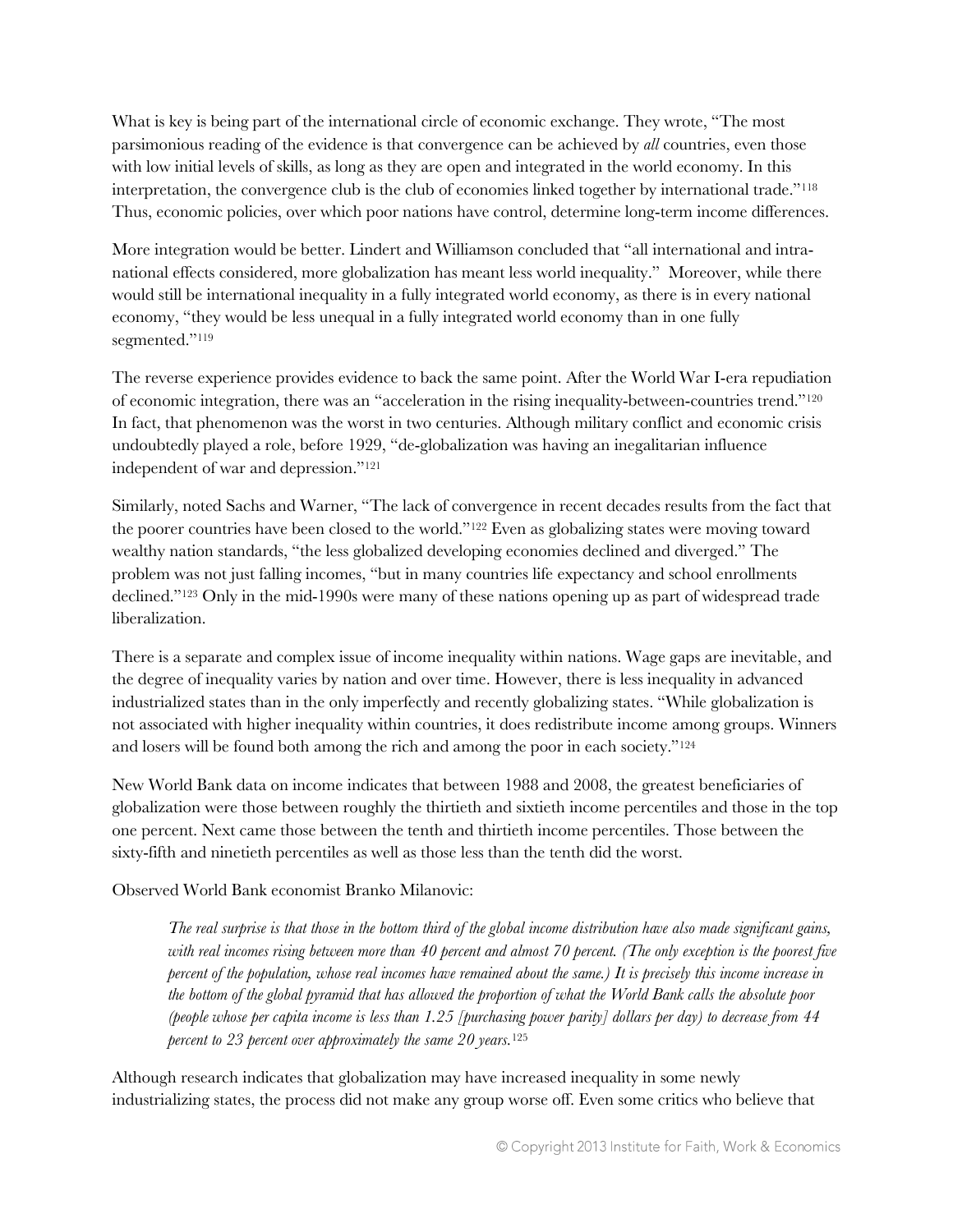globalization has increased inequality admit that "Globalization and pro-growth policies do reduce poverty."<sup>126</sup>

Dollar and Kraay found no evidence to support the "Kuznets hypothesis" that inequality increases at the early stages of development. However, the principal issue is not whether the rich benefit more than the poor, but whether the poor benefit. In general, income groups appear to gain proportionately from growth. Dollar and Kraay wrote, "on average, greater economic integration benefits the poorest in society as much as everyone else."<sup>127</sup>

One analysis observed, "Even with its increased inequality, for example, China has seen the most spectacular reduction in poverty in world history—which was supported by opening its economy to foreign trade and investment."128 This growth, in a society which was noted for its equal distribution of poverty, "has been one of the most dramatic successes in history."<sup>129</sup> "The Chinese case is not typical; inequality has not increased in most of the developing countries that have opened up to foreign trade and investment."130 Many other developing states have enjoyed both rising incomes and falling inequality.<sup>131</sup>

Inequality within nations results from much the same causes as inequality among nations. Lindert and Williamson explained,

*The rising inequality in these countries was not evident among persons and households in the newly-trading regions and sectors. Rather, it took the form of widening gaps between them and the less prosperous, non-participating regions. The poorest regions and the poorest countries were probably not hurt by globalization, they just failed to be part of it. Where the non-participants were actively excluded, the policies yielding that inegalitarian result can hardly be called liberal, but globalization cannot be made to take the blame.<sup>132</sup>* 

Similar results are evident with domestic development: greater national integration leads to higher growth.<sup>133</sup> That also appears to be the case in China, where domestic integration varies by province.<sup>134</sup>

Thus, blame the inequality on "poor government and non-democracy in those lagging countries, not globalization."<sup>135</sup> Dollar and Kraay came to a similar conclusion. They explained that the increases in inequality in some nations "are not systematically linked to globalization measures such as trade and investment flows, tariff rates, and the presence of capital controls. Instead, shifts in inequality stem more from domestic education, taxes, and social policies."136 Many non-globalizing states "offer an unattractive investment climate. Even if they decide to open themselves up to trade, not much is likely to happen unless other reforms are also pursued."<sup>137</sup>

While Dollar and Kraay found no systematic statistical relationship between domestic reform policies and the share of income earned by the poor, they concluded that "growth-enhancing policies and institutions tend to benefit the poor and everyone else in society proportionately."138 The two economists emphasized that this is not "trickle-down," but the creation of "a good environment for poor households to increase their production and income."<sup>139</sup> However, there are exceptions: "There is some weak evidence that smaller government size and stabilization from high inflation disproportionately benefit the poor by raising the share of income accruing to the bottom quintile."<sup>140</sup> Indeed, social spending is negatively related to the income share possessed by the poor, which "reminds us that public social spending is not necessarily well targeted to the poor."141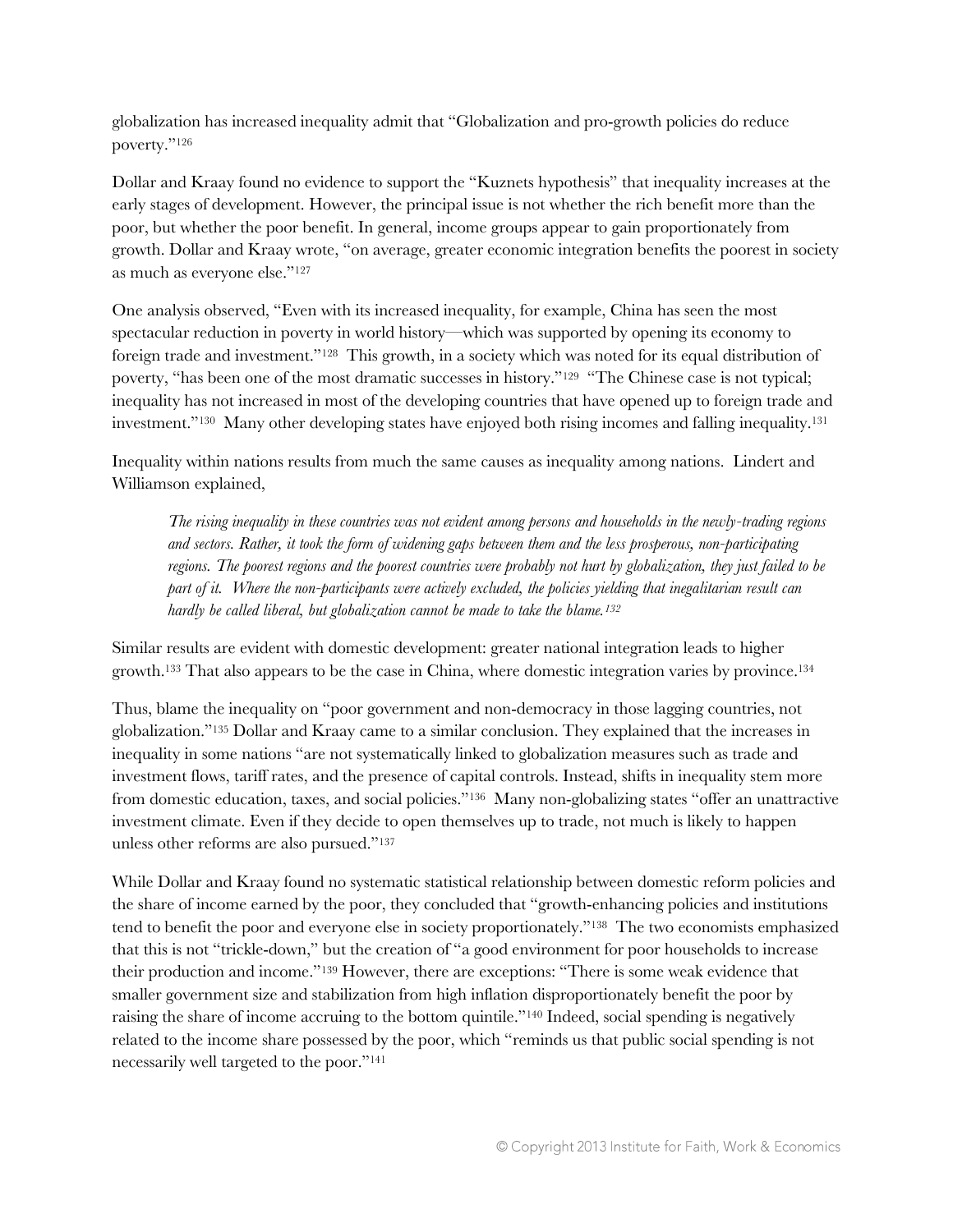Moreover, poor policies exacerbate the risk of financial crises. The World Bank noted that when "when countries first liberalize their financial sector, volatility and crises are more likely to arise if they have vulnerable fundamentals."<sup>142</sup> Reforms such as increased transparency and improved crisis management could reduce the incidence of such crises.<sup>143</sup>

Only developing states can ensure that their own policies promote growth. But the West has a separate responsibility to ensure that its policies allow developing states to enter into the international circle of exchange. Much is at stake. The World Bank observed, "This third wave of globalization may mark the turning point at which participation has widened sufficiently for it to reduce both poverty and inequality."<sup>144</sup>

#### **CONCLUSION**

Development is a difficult and painful process, especially for traditional societies which are being rushed into the industrial age. Globalization adds another complication to an already complex transformation of developing states. Its impact on the poor is extraordinarily important. Dollar and Kraay noted that "if international trade and investment primarily benefit the rich, many people will feel that restricting trade to protect jobs, culture, or the environment is worth the costs. But if restricting trade imposes further hardship on poor people in the developing world, many of the same people will think otherwise."<sup>145</sup>

That feeling likely is even stronger for Christians. A process which makes the wealthy wealthier may do so without making the poor poorer. This would be morally acceptable; however, neither would it be morally compelling. In contrast, a process which at least benefits all, and especially one which most helps "the least of these," would offer believers the most convincing reason to offer their full support. Such is the process of globalization.

Issues involving cultural homogenization, labor standards, and environmental protection obviously are important. However, the impact of globalization and economic growth on such factors is complex. For instance, globalization can "increase diversity as foreign cultures are introduced by the power of communications and market, and by immigration. It reduces diversity if a foreign culture displaces local culture. Both these effects can be problematic."<sup>146</sup>

However, limiting growth is not a good solution, especially when growth can act as a long-term solution by raising incomes and providing resources for increased cultural creation and better conservation practices, for instance. Indeed, the World Bank reported: "Despite widespread fears, there is no evidence of a decline in environmental standards" due to globalization.<sup>147</sup> Quite simply, "the cost of making a plant less polluting is usually remarkably cheap" compared to the other "large cost differences between locations."<sup>148</sup>

Moreover, poor countries have been seeking to meet challenges such as child labor.<sup>149</sup> These nations simply cannot afford to adopt the standards of industrialized states which the latter could not have met while developing. Warned the World Bank: "Imposing trade sanctions on countries that do not meet firstworld standards for labor and environmental conditions can have deeply damaging effects on the living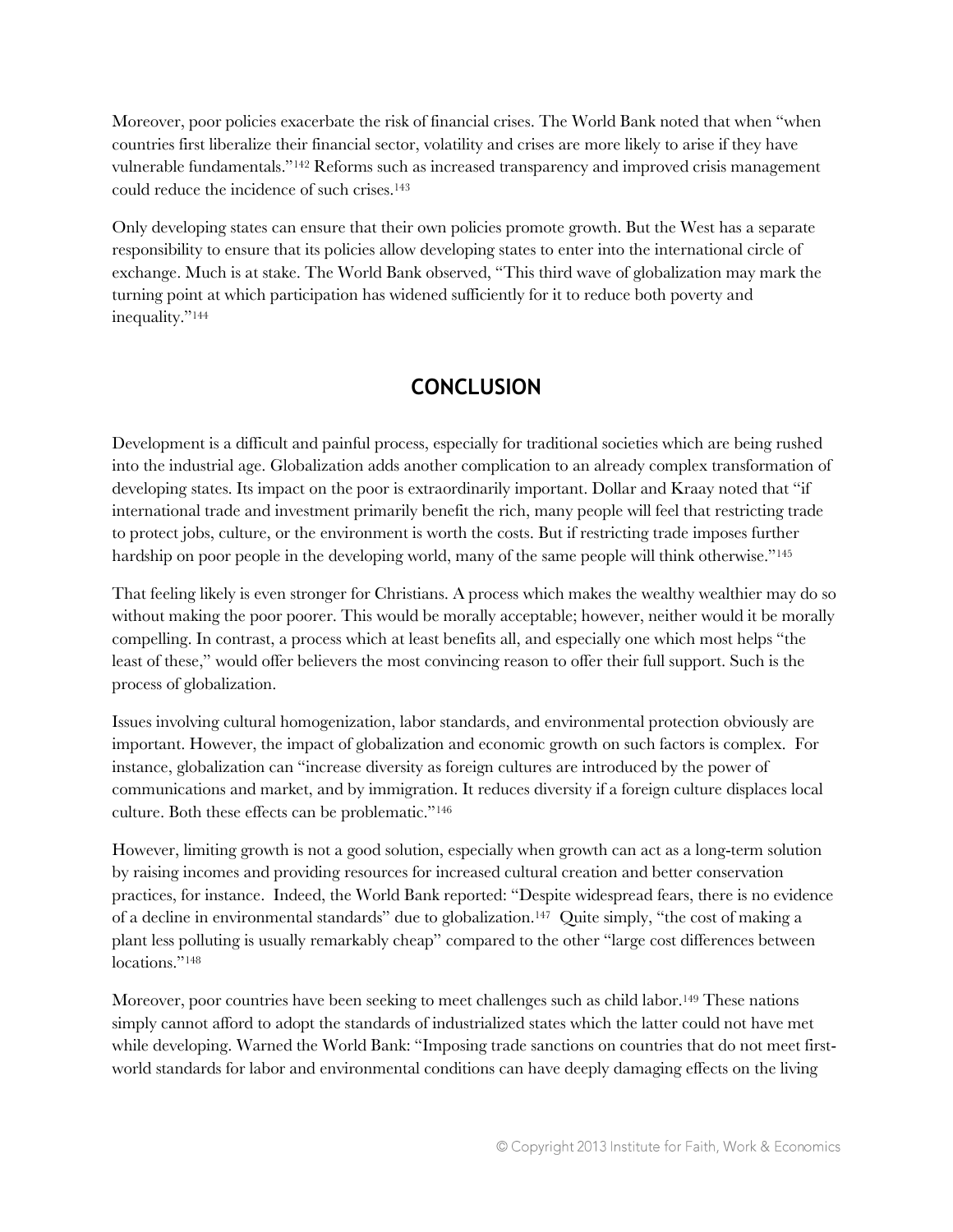standards of poor people."<sup>150</sup> The most essential challenge—for religious and secular people alike—is dealing with poverty. Once nations are on the path of economic growth, much more becomes possible.

Nor is international economic integration enough because "open trade and investment policies are not going to do much for poor countries if other policies are bad."<sup>151</sup> The World Bank explained that, "Integration would not have been feasible without a wide range of domestic reforms covering governance, the investment climate, and social service provision."<sup>152</sup> Without sound domestic policies, it will be difficult to attract foreign investment and generate long-term economic growth. More than good economic policies are required. Dollar observed, "You can have very open policies on the books, but if the rule of law is poor and corruption rampant, then of course what is on the books does not really matter."<sup>153</sup> Still, greater foreign openness is likely to encourage greater domestic reform.

Obviously, development should not be forced upon recalcitrant populations. However, the evidence is overwhelming that globalization benefits "the least of these." The process has reduced not only poverty but inequality: "Between countries, globalization is now mostly reducing inequality."<sup>154</sup> Thus, governments should adopt policies which encourage the process. "All parties should recognize that the most recent wave of globalization has been a powerful force for equality and poverty reduction, and they should commit themselves to seeing that it continues, despite the obstacles lying ahead."<sup>155</sup>

Unfortunately, though industrialized states impose relatively low tariffs, "they maintain barriers in exactly the areas where developing countries have comparative advantage: agriculture and labor-intensive manufactures." <sup>156</sup> The First World should cut these levies.<sup>157</sup> Unfortunately, there is little political support for lowering existing commercial barriers. To the contrary, protectionist pressures are increasing: "A growing protectionist movement in rich countries that aims to limit integration with poor ones must be stopped."<sup>158</sup>

Also, "more migration, both domestic and international, must be permitted when geography limits the potential development."<sup>159</sup> Greater labor freedom would enhance the benefits of other economic reforms. The World Bank explained that "migration can facilitate the other flows of globalization—trade, capital, and ideas."<sup>160</sup> The benefits to poorer states of migration are obvious, but wealthy nations also would gain.161 Dollar and Kraay acknowledged that wealthy nations are not prepared to open their borders, but "if rich countries would legally accept more unskilled workers, they could address their own looming labor shortages, improve living standards in developing countries, and reduce illegal human traffic and its abuses."<sup>162</sup>

It is risky to claim a Christian position on immigration, since believers are firmly on both sides of the issue. In biblical times, sojourners were to be welcomed and treated with dignity—see Leviticus 19:33 for example—though that doesn't necessarily mean there is a godly imperative to add such people to one's political community. Nevertheless, compassion should undergird any policy, and the benefits of immigration at least suggest a relatively more open approach.

Developing nations also must embrace the full potential of globalization by acquiring "the kinds of institutions and policies that will allow them to prosper."<sup>163</sup> There are various reasons that some have not, including geographic limitations and policy failures. But past problems and inherent disadvantages only make it more imperative that governments make tough political decisions that will offer long-term economic benefits. The World Bank said, "Our research shows that open trade and investment policies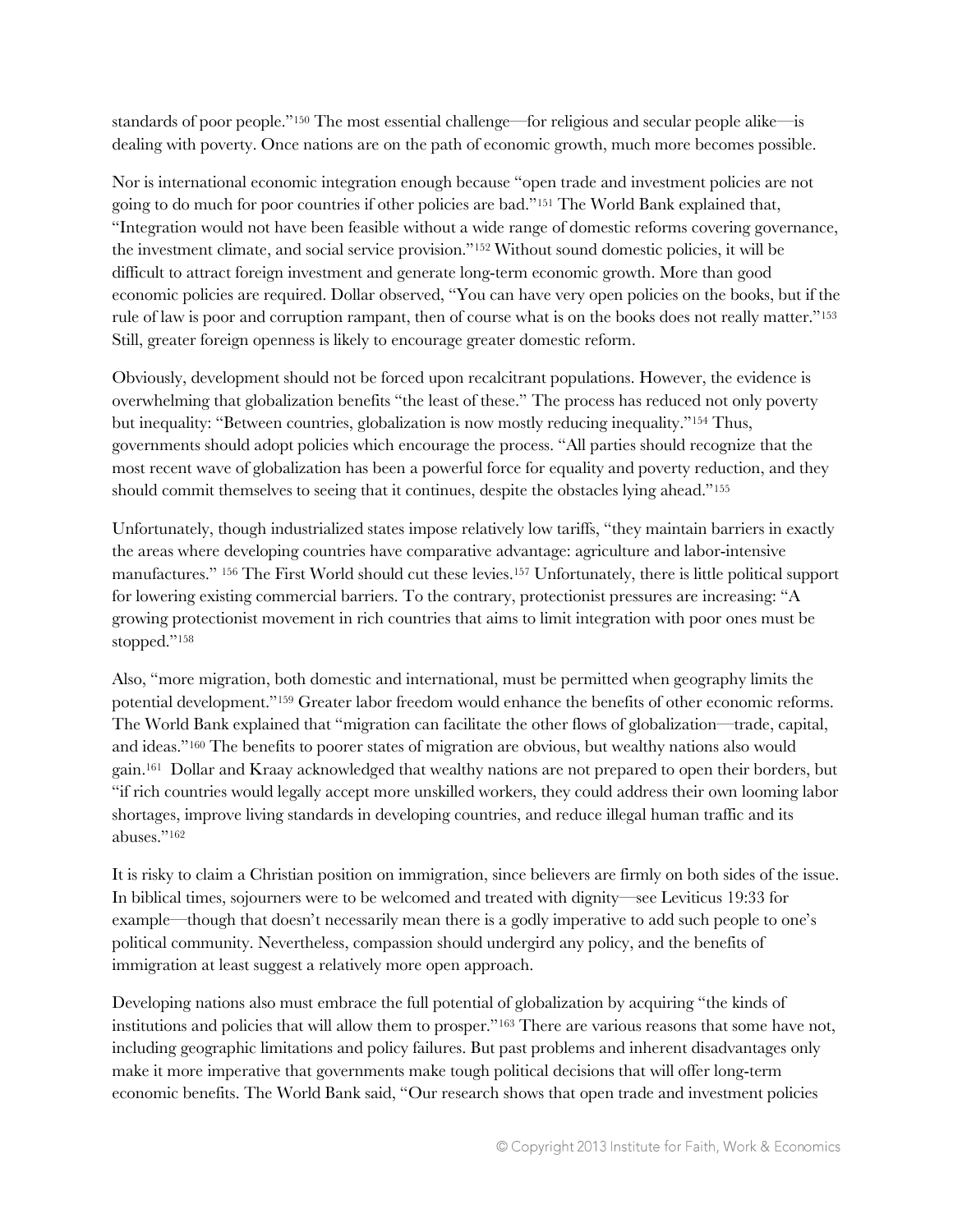are not going to do much for poor countries if other policies are bad. The locations in the developing world that are prospering during this most recent wave of globalization are ones that created reasonably good investment climates."<sup>164</sup> It is never too late to reform, though the longer the decision is delayed, the greater will be the harm suffered by the population.

People today can learn much from history. A century ago, the process of globalization and economic integration was reversed, with horrendous consequences. The 2008 financial crisis and recession have generated calls for retreat. It is important not to give in to such pressures. The World Bank concluded, "Many poor people are benefiting from globalization. The challenge is to bring more of them into this process, not to retreat to the insularity and nationalism of the 1930s."<sup>165</sup>

In the end, globalization is about more than economics. America is a free and prosperous society, but Americans also want to be a good society. The desire for a good society requires considering the impact of policies on those with the fewest opportunities and greatest disadvantages.

By this measure, the process of globalization is a positive good. It is imperfect, to be sure, as are all human endeavors; but it is beneficial. Certainly it is consistent with biblical norms.

Some critics of globalization have contended that the process has helped the rich and hurt the poor. However, the best research indicates that this is not accurate: "Poverty is falling rapidly in those poor countries that are integrating into the global economy."166 Global inequality, once rising, also is falling.

Today's challenge is to bring more of the poor into this process. There also is conflict to end and peace to spread. There is discrimination to fight and prejudice to eliminate. Much more can be done to improve the shared human community. Even so, the world will remain imperfect, falling far short of the kingdom of God.

Nevertheless, expanding economic opportunity is the basis for much good. People in the West live better than any people have ever lived. Globalization is making it possible for residents of poorer societies to imagine themselves and especially their children enjoying the same opportunities. Further expanding this global community is a worthy endeavor for all, and especially for Christians with a passion for those who have the least.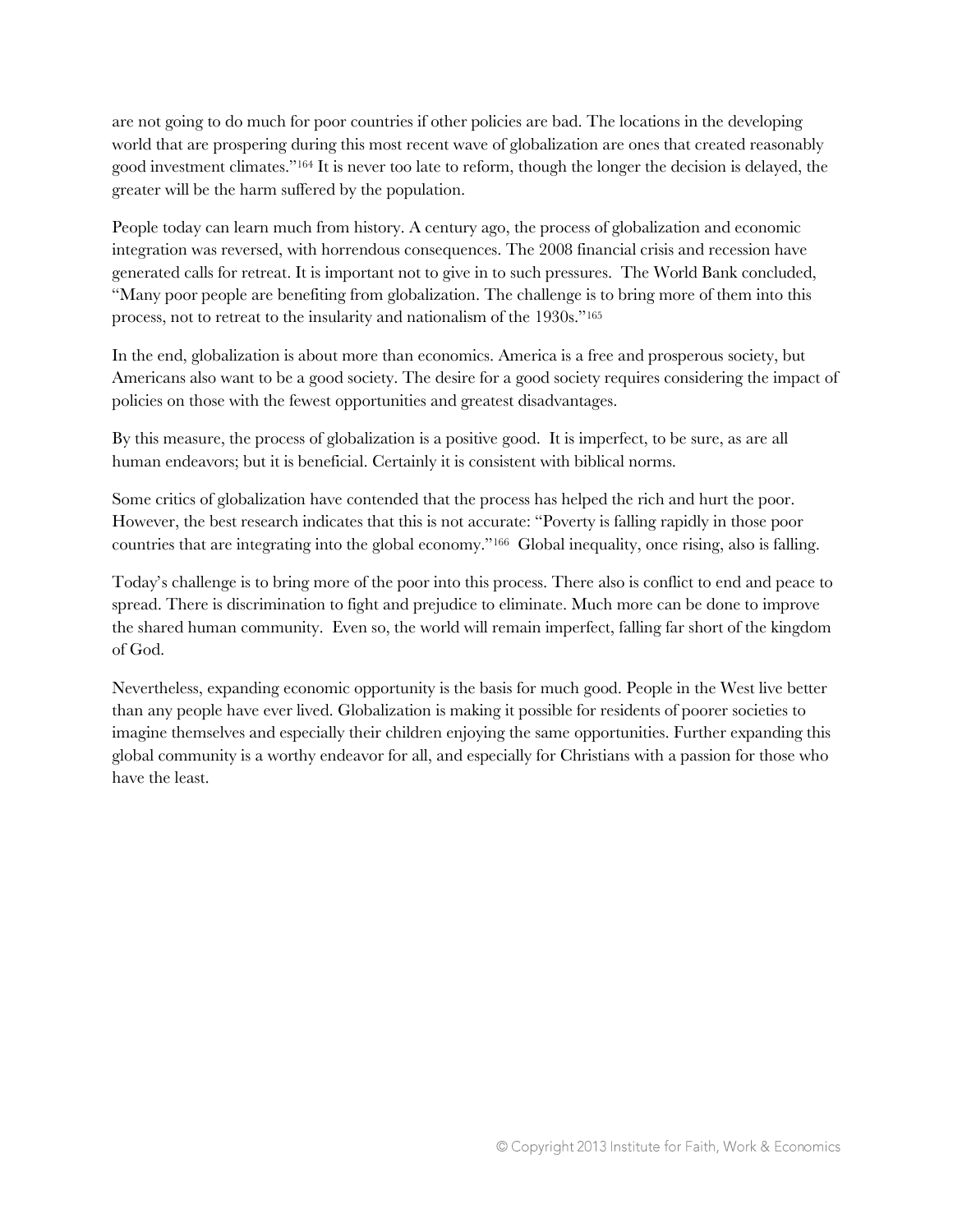Doug Bandow serves as Senior Research Fellow at the Institute for Faith, Work & Economics. He is also a Senior Fellow at the Cato Institute and in International Religious Persecution at the Institute on Religion and Public Policy.

Scriptures taken from the Holy Bible, New International Version®, NIV®. Copyright ©1973, 1978, 1984, 2011 by Biblica, Inc.™ Used by permission of Zondervan. All rights reserved worldwide. www.zondervan.com The "NIV" and "New International Version" are trademarks registered in the United States Patent and Trademark Office by Biblica, Inc.™

- Mark 14:7, NIV.
- Gal. 6:10.
- James 2:16.
- David Dollar, "Globalization, Inequality, and Poverty Since 1980," World Bank (2001): 2.
- David Dollar and Aart Kraay, "Spreading the Wealth," *Foreign Affairs* 81 (2002): 133.
- Deut. 27:17.
- 1 Kings 21:1-16.
- Matt. 20:15.
- Jam. 5:4.
- 1 Cor. 5:10.
- 1 Tim. 6:10.
- Acts 5:4.

Matt. 19:24.

1 Kings 21.

15 Jeffrey D. Sachs and Andrew Warner, "Economic Reform and the Process of Global Integration,"

Brookings Papers on Economic Activity (Washington, D.C.: Brookings Institution, 1995), 5.

 Peter H. Lindert and Jeffrey G. Williamson, "Does Globalization Make the World More Unequal?" Working Paper Number 8228, (Cambridge, MA: National Bureau of Economic Research, 2001), 4-5.

- Lindert and Williamson, 5, 6.
- 18 Dollar and Kraay, "Spreading the Wealth," 122.
- Dollar, 6.

 Dollar, 4. See also *Globalization, Growth, and Poverty: Building an Inclusive World Economy* (New York: Oxford University Press, 2002), 3, 24-26.

- Sachs and Warner, 5-6.
- Lindert and Williamson, 7.
- Sachs and Warner, 6.
- Lindert and Williamson, 7-8.
- Lindert and Williamson, 14.
- Sachs and Warner, 8.
- Quoted in Sachs and Warner, 8.
- *Globalization, Growth, and Poverty*, 23.
- Quoted in Sachs and Warner, 9.
- Sachs and Warner, 10.
- Lindert and Williamson, 18.
- *Globalization, Growth, and Poverty*, 27.
- <sup>33</sup> Sachs and Warner, 11.
- *Globalization, Growth, and Poverty*, 4.
- *Globalization, Growth, and Poverty*, 28.
- *Globalization, Growth, and Poverty*, 29.
- Sachs and Warner, 21.
- Sachs and Warner, 12.
- Sachs and Warner, 21.
- Lindert and Williamson, 20.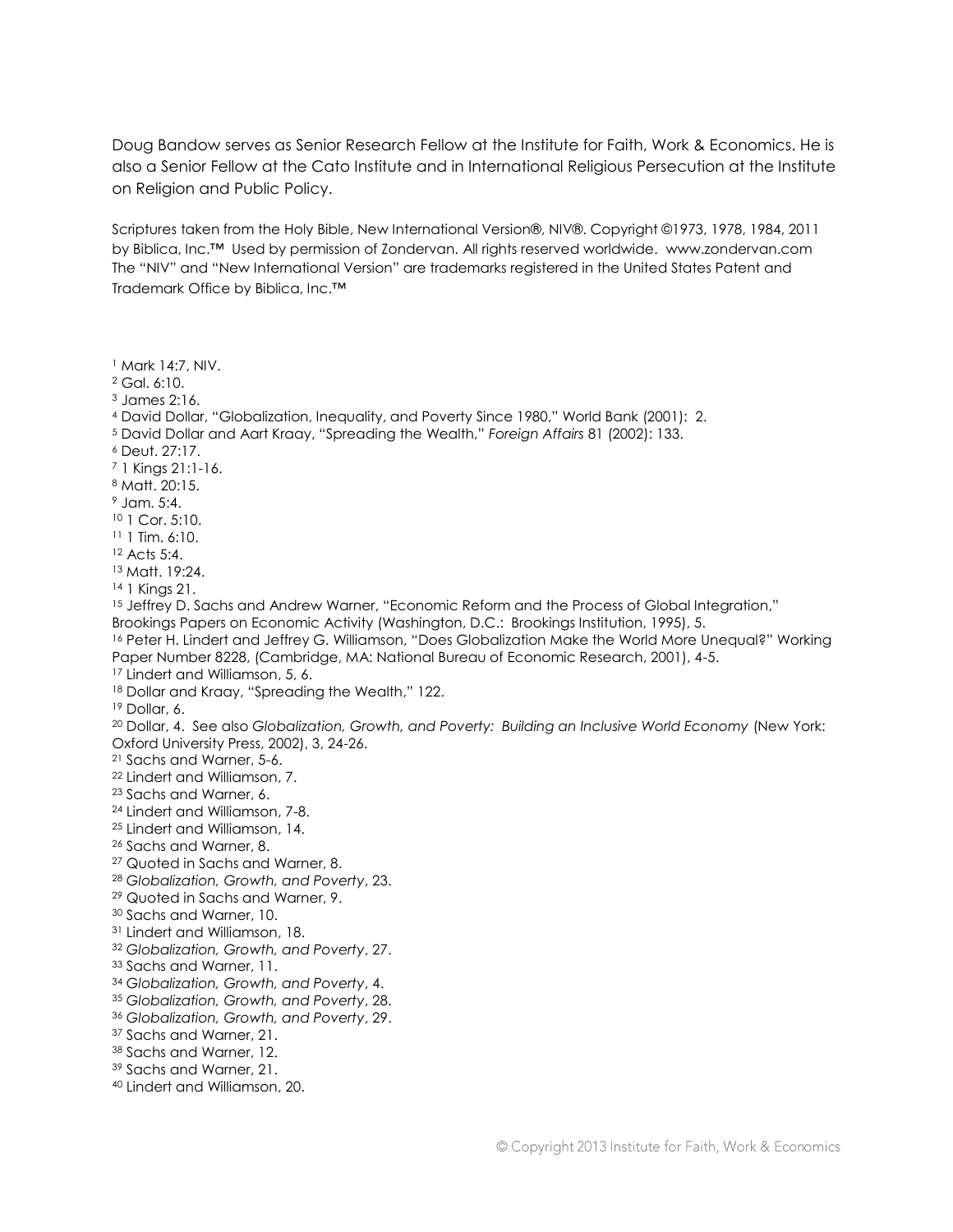*Globalization, Growth, and Poverty*, 4. *Globalization, Growth, and Poverty*, 4. *Globalization, Growth, and Poverty*, 4-5. See also pages 32-33. *Globalization, Growth, and Poverty*, 36. Sachs and Warner, 1. *Globalization, Growth, and Poverty*, 31-32. Dollar and Kraay, "Spreading the Wealth," 122. Dollar, 2. Dollar and Kraay, "Spreading the Wealth," 123. Sachs and Warner, 2. Sachs and Warner, 63. Sachs and Warner, 25. See, e.g., *Globalization, Growth, and Poverty*, 122-23. Sachs and Warner, 32. Dollar and Kraay, "Spreading the Wealth," 122. Sachs and Warner, 54. *Globalization, Growth, and Poverty*, ix. *Globalization, Growth, and Poverty*, 37. Quoted in Sachs and Warner, 97. *Globalization, Growth, and Poverty*, 85-86. See also pages 95-103. Dollar and Kraay, "Spreading the Wealth," p. 127. William Butler, "Trade and the Less Developed Areas," *Foreign Affairs*, January 1963, [www.foreignaffairs.com.](http://www.foreignaffairs.com/) *Globalization, Growth, and Poverty*, 86. Sachs and Warner, 57. *Globalization, Growth, and Poverty*, 1. Sachs and Warner, 36. For developed states, the numbers were 2.29 and 0.74 percent, respectively. Sachs and Warner, 37. Dollar and Kraay, "Spreading the Wealth," 121. Dollar and Kraay, "Spreading the Wealth," 126. *Globalization, Growth, and Poverty*, 86. Sachs and Warner, 42. Sachs and Warner, 44. Lindert and Williamson, 25. Dollar, 4-5 Sachs and Warner, 3. Dollar and Kraay, "Spreading the Wealth," 124. Dollar and Kraay, "Spreading the Wealth," 125. Dollar and Kraay, "Spreading the Wealth," 120. Matt. 25:40. Dollar and Kraay, "Spreading the Wealth," 128. 81 David Dollar and Aart Kraay, "Growth is Good for the Poor," The World Bank, undated, [www.worldbank.org/research/growth,](http://www.worldbank.org/research/growth) 1. Dollar, 2. *Globalization, Growth, and Poverty*, 49. Dollar, 17. "The Geography of Poverty," *Economist*, September 1, 2012, 4. *Globalization, Growth, and Poverty*, 112. *Globalization, Growth, and Poverty*, 20. *Globalization, Growth, and Poverty*, 89-93. *Globalization, Growth, and Poverty*, 94. *Globalization, Growth, and Poverty*, 89. *Globalization, Growth, and Poverty*, 110. *Globalization, Growth, and Poverty*, 111. *Globalization, Growth, and Poverty*, 3. Dollar, 18.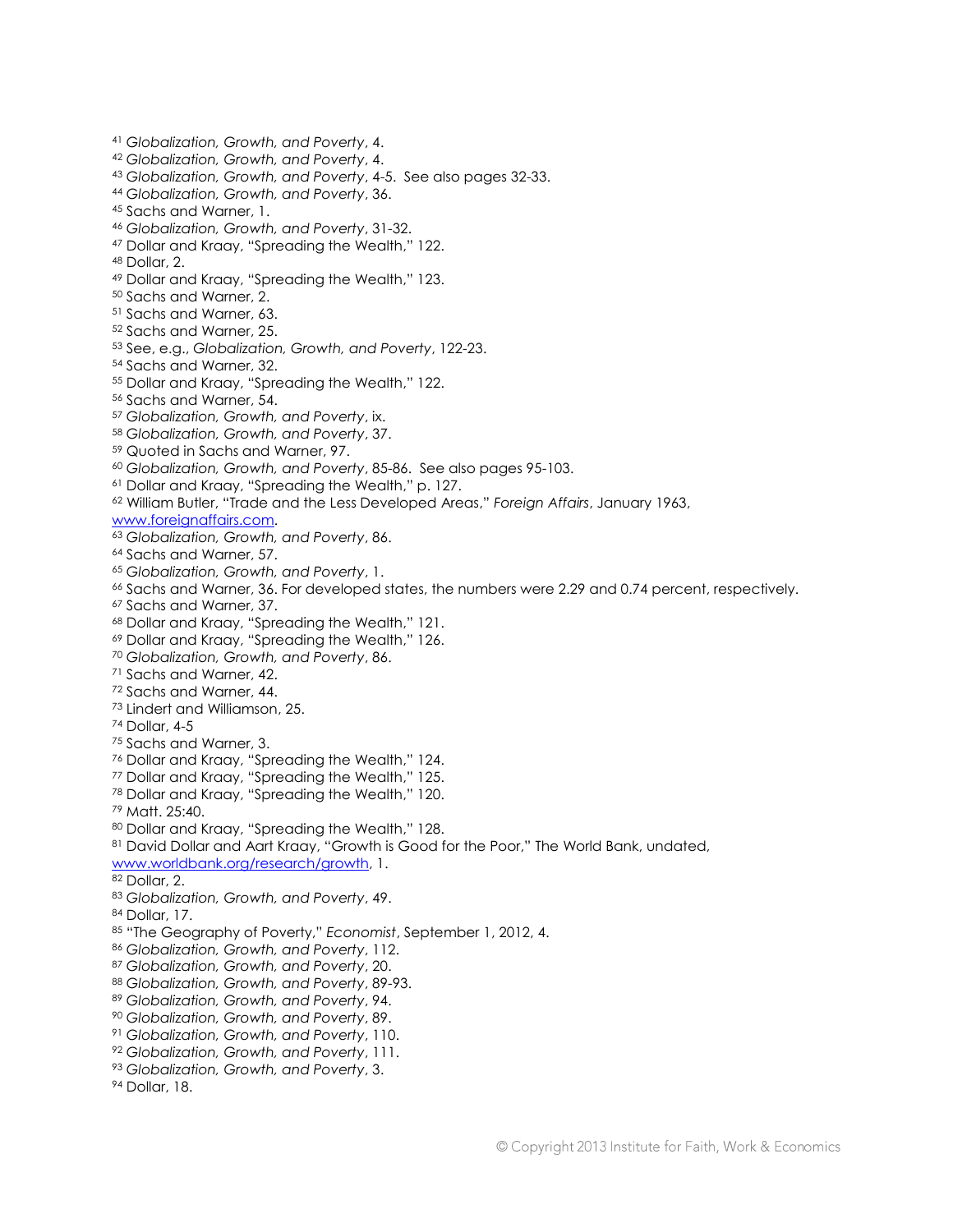See, e.g., *Globalization, Growth, and Poverty*, 104. *Globalization, Growth, and Poverty*, 110. *Globalization, Growth, and Poverty*, 7. *Globalization, Growth, and Poverty*, 5. *Globalization, Growth, and Poverty*, 108. Dollar, p. 20. Lindert and Williamson, 2. *Globalization, Growth, and Poverty*, 7. *Globalization, Growth, and Poverty*, 13. 104 Dollar and Kraay, "Spreading the Wealth," 128. Dollar and Kraay, "Growth is Good for the Poor," 27. Lindert and Williamson, 1. Lindert and Williamson, 1. Lindert and Williamson, 3. Dollar, 3. *Globalization, Growth, and Poverty*, x. 111 Dollar and Kraay, "Spreading the Wealth," 127-28. Dollar and Kraay, "Spreading the Wealth," 128. 113 Sachs and Warner, 4. Dollar, 5. 115 Sachs and Warner, 36. 116 Sachs and Warner, 4 117 Sachs and Warner, 4. Sachs and Warner, 41. Lindert and Williamson, 2. Lindert and Williamson, 19. Lindert and Williamson, 19. 122 Sachs and Warner, 3. *Globalization, Growth, and Poverty*, 50. Dollar, 2-3. Branko Milanovic, "The Real Winners and Losers of Globalization," October 25, 2012, [www.theglobalist.com.](http://www.theglobalist.com/) 126 Joe W. Pitts, "Inequality is no Myth," Foreign Affairs, July/August 2002, [www.foreignaffairs.com.](http://www.foreignaffairs.com/) <sup>127</sup> Dollar and Kraay, "Growth is Good for the Poor," 3. 128 Dollar and Kraay, "Spreading the Wealth," 121. <sup>129</sup> Dollar and Kraay, "Spreading the Wealth," 129. <sup>130</sup> Dollar and Kraay, "Spreading the Wealth," 129. For a discussion of India, Vietnam, and Uganda, see Dollar, pp. 8-11; *Globalization, Growth, and Poverty*, 6. 132 Lindert and Williamson, 38. Dollar, 5. Dollar, 20. Lindert and Williamson, 39. 136 Dollar and Kraay, "Spreading the Wealth," 121. <sup>137</sup> Dollar and Kraay, "Spreading the Wealth," 131. 138 Dollar and Kraay, "Growth is Good for the Poor," 2-3. 139 Dollar and Kraay, "Growth is Good for the Poor," 8. 140 Dollar and Kraay, "Growth is Good for the Poor," 2. 141 Dollar and Kraay, "Growth is Good for the Poor," 9. *Globalization, Growth, and Poverty*, 71. *Globalization, Growth, and Poverty*, 83. *Globalization, Growth, and Poverty*, 7. 145 Dollar and Kraay, "Spreading the Wealth," 120. *Globalization, Growth, and Poverty*, 128. *Globalization, Growth, and Poverty*, 16. *Globalization, Growth, and Poverty*, 132.